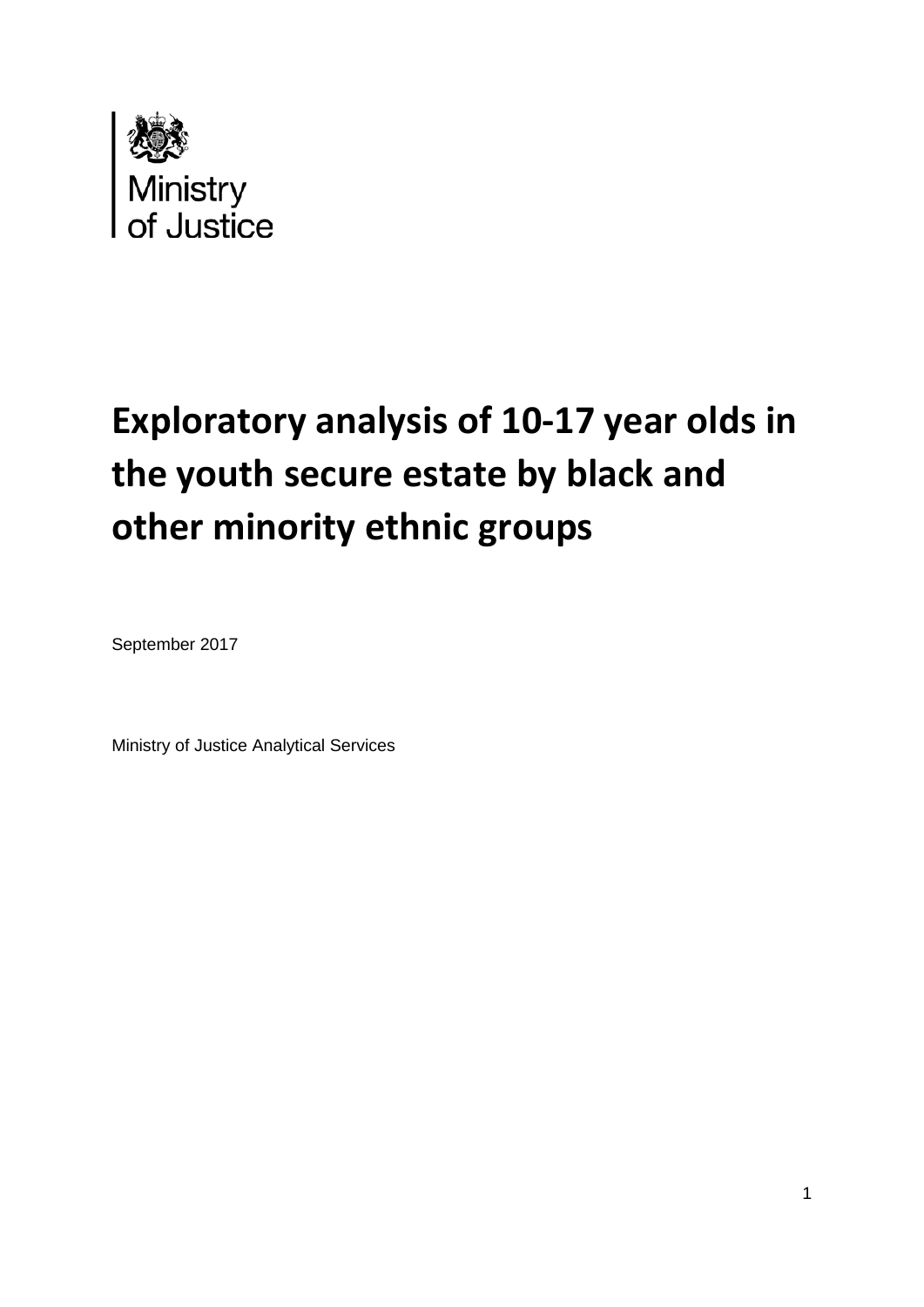# **Contents**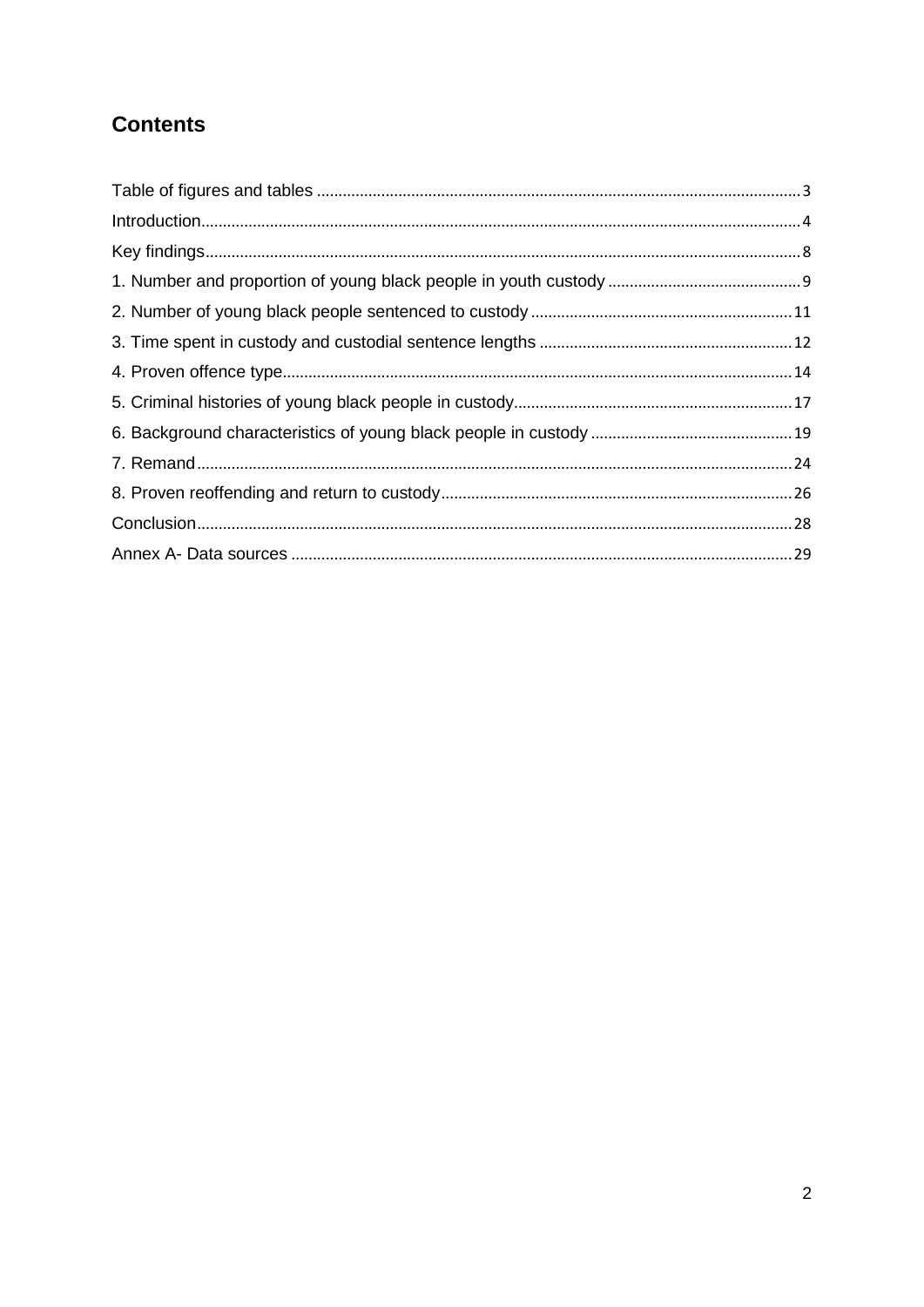## <span id="page-2-0"></span>**Table of figures and tables**

Figure 1: Volume of under-18 people in custody in England and Wales, by ethnic group, 2005/06 to 2015/16

Figure 2: Proportion of under-18 people in custody in England and Wales, by ethnic group (where known): 2005/06 to 2015/16

Figure 3: Average (mean) days in the youth secure estate, by ethnicity, 2012/13 to 2015/16

Figure 4: Within each ethnic group, the proportion of those sentenced to immediate custody that were given a sentence longer than 12 months in England and Wales, 2012-2016

Figure 5: Proportion of under-18 youth custody population by principal offence group within each ethnic group, 2015/16

Figure 6: Proportion of immediate custody sentences given to under-18 people within offence group, by sentence length and ethnicity, totalled over 2015 and 2016

Figure 7: Proportion of under-18 people sentenced to immediate custody by ethnicity and count of previous cautions and convictions (banded), 2016

Figure 8: Young people recorded as having 'gang concerns' and being a 'risk to others' on entering custody, by ethnicity, April 2014 to March 2016

Figure 9: Proportion of those in the 2014 matched offender cohort achieving '5 or more GCSEs (or equivalents) graded A\* to G' by ethnicity and sentence length

Figure 10: Proportion of those in the 2014 matched offender cohort with Special Educational Needs, by ethnicity and sentence length

Figure 11: Proportion of 16 and 17 year olds sentenced to custody in the 2014 matched offender cohort that were looked after children on the 31st March 2014

Figure 12: Remand population in the youth secure estate, by ethnicity, 2010/11 to 2015/16

Figure 13: Court case outcomes for those young people remanded to custody by ethnic group, 2015/16

Figure 14: Proportion of young offenders released from custody who then return to custody within 6 months and 12 month, by ethnic group, 2010 to 2014

Table 1: Relative Rate Index, 2014, court experience of black young males and BAME males relative to white young males (aged 10 to 17)

Table A: Data sources for each chapter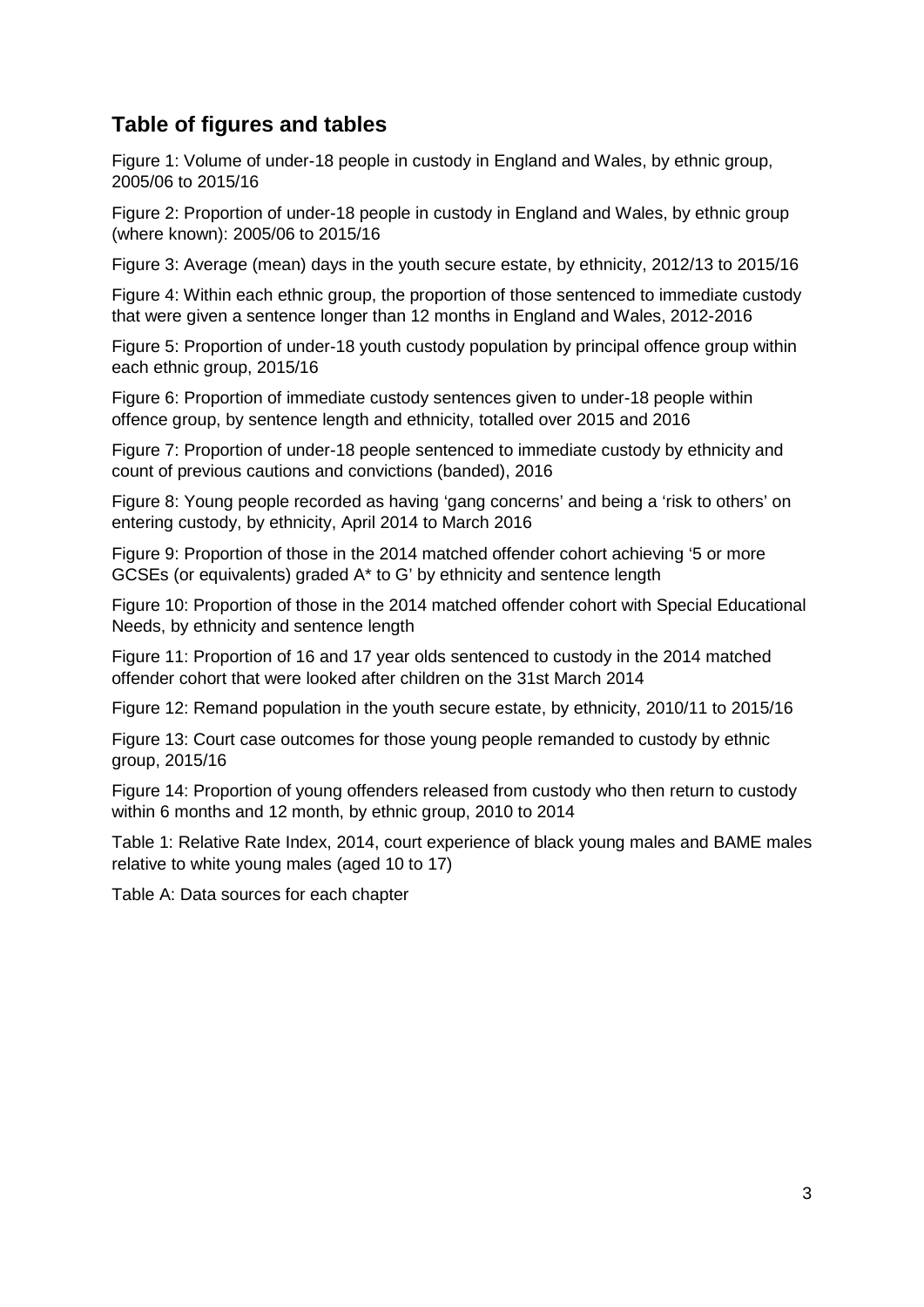## <span id="page-3-0"></span>**Introduction**

In January 2016, the Prime Minister asked the Rt Hon David Lammy MP to lead an independent review, sponsored by Ministry of Justice (MoJ), to investigate the treatment and outcomes of Black, Asian and Minority Ethnic (BAME) individuals within the Criminal Justice System (CJS) in England and Wales. The Review focuses on issues arising from the involvement of the Crown Prosecution Service (CPS) onwards, including the court system, prisons and rehabilitation in the community; policing was not in scope of this review. In November 2016, emerging findings from the Review were published highlighting the high proportion of young black people in youth custody.[1](#page-3-1) Following this publication, the Lammy Review team commissioned MoJ to conduct specific analysis of outcomes for young black people in youth custody.

The aim of this report is to explore further the possible factors that may explain why there is a high proportion of young black people in youth custody. It concentrates on the throughput of cases in the youth justice system, the offences committed by and sentences given to young people, and their key characteristics; including identified risk factors and information on their educational background. The analysis focuses on young black people but comparisons are made throughout the report to other BAME groups and to those from white ethnic backgrounds.

The youth justice system in England and Wales is a distinct justice system that prosecutes and convicts persons 10–17 years of age who commit criminal offences. The principal aim is to prevent offending by children and young people and there is a separate sentencing framework, recognising that young people are different to adults, with an emphasis on restoration and rehabilitation. The youth justice system includes a separate Youth Court (a type of magistrates' court) with specially trained magistrates and different sentencing powers and a higher threshold for the use of custody. Whilst a magistrates' court can issue an immediate custodial sentence for adults of up to six months or up to 12 months in total for more than one offence, a youth court can issue an immediate custodial sentence for a maximum of 24 months.

The youth secure estate or youth custody is distinct from the adult prison estate and is for young people aged 10-17 although some 18 year olds remain in youth custody if they are close to being released. There are three youth secure sectors: under-18 Young Offender Institutions, Secure Training Centres and Secure Children's Homes. The vast majority of young people accommodated in the youth secure estate are male and aged between 15-17 years (96% were male and 96% were aged 15-17 in 2015/16). [2](#page-3-2)

## **Approach**

This report collates criminal justice administrative public data in relation to the 10-17 year olds who have been sentenced to youth custody using readily available public data and further breakdowns of published statistics.

The analysis in this paper uses descriptive statistics to identify statistically significant differences between young black people and those from other ethnic groups for the

<span id="page-3-1"></span>**<sup>.</sup>** <sup>1</sup> Ministry of Justice (2016) Black, Asian and Minority Ethnic disproportionality in the Criminal Justice System in England and Wales: [https://www.gov.uk/government/publications/black-asian-and-minority-ethnic](https://www.gov.uk/government/publications/black-asian-and-minority-ethnic-disproportionality-in-the-criminal-justice-system-in-england-and-wales)[disproportionality-in-the-criminal-justice-system-in-england-and-wales](https://www.gov.uk/government/publications/black-asian-and-minority-ethnic-disproportionality-in-the-criminal-justice-system-in-england-and-wales)

<span id="page-3-2"></span><sup>&</sup>lt;sup>2</sup> Youth Justice Board / Ministry of Justice (2017) Youth Justice Statistics 2015/16: https://www.gov.uk/government/statistics/youth-justice-statistics-2015-to-2016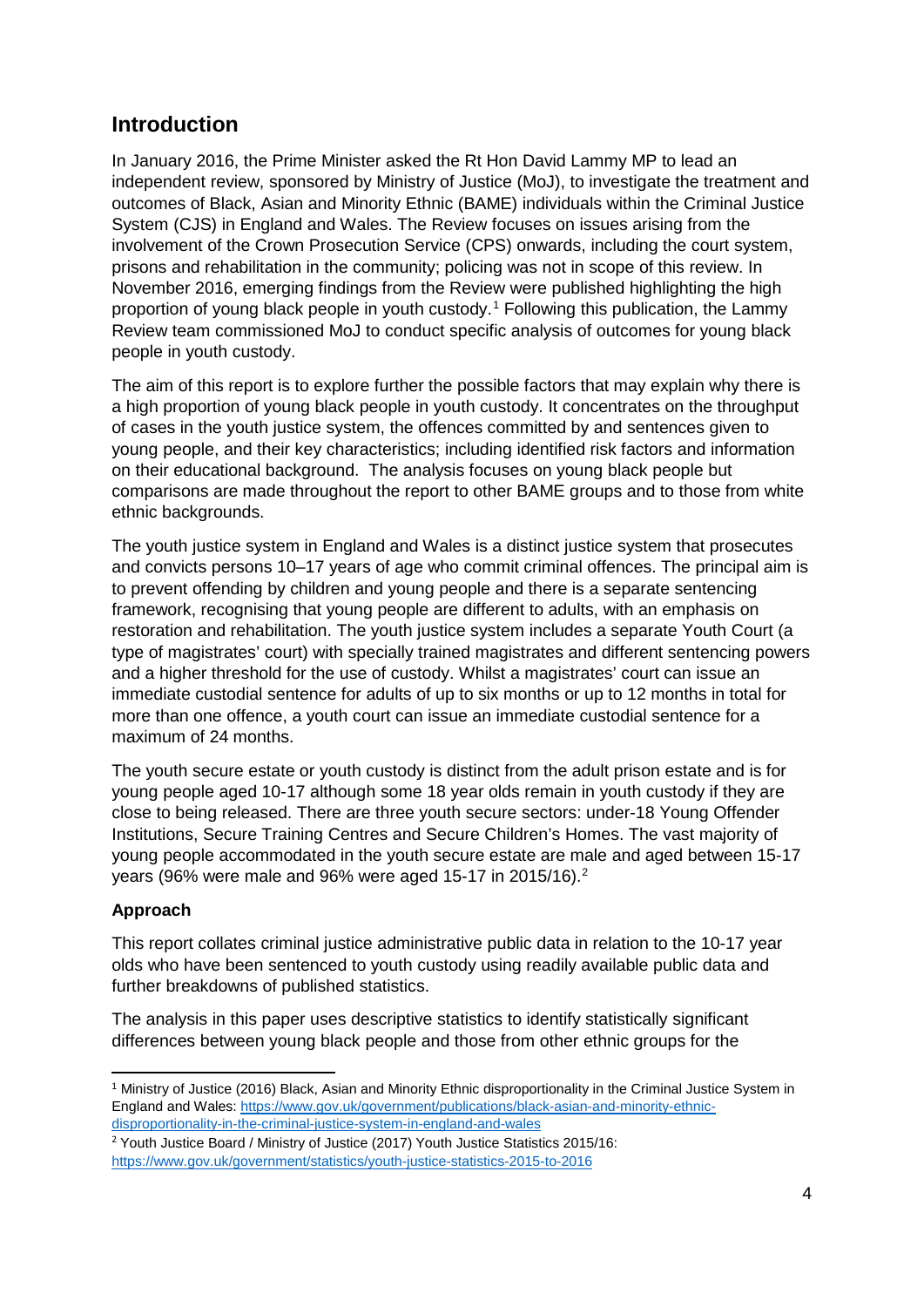sentencing, custody and key characteristics data covered in the report. Where results have been shown to be statistically significant, it is at the 95% confidence level unless otherwise specified.<sup>[3](#page-4-0)</sup> Details of the statistical significance testing can be found in the supplementary tables.

At the point of sentencing, the judiciary take into account previous cautions and convictions, along with nature of the current offence and other factors, of the young person when deciding their sentence in line with Sentencing Council Guidelines.<sup>[4](#page-4-1)</sup> Statistical analysis to estimate the interaction and strength of the relationship between these variables (multivariate analysis) and control for offender characteristics (such as age, educational attainment or criminal gang affiliation) was outside the scope of this initial exploratory analysis. Therefore, it is not possible to determine the extent to which any differences identified in this report are directly attributable to ethnicity.

Ethnicity data included in this report come from a number of different administrative sources, thus recording and assessment of ethnicity varies by data source. (See Annex A for more information on data sources). For consistency with the Youth Justice Annual Statistics publications, and due to small numbers recorded in some ethnic groups, the broad categories of white, black, mixed ethnic and 'Asian and other' have been used.<sup>[5](#page-4-2)</sup> The only exception to this is where data from the Police National Computer (PNC)<sup>[6](#page-4-3)</sup> have been used (i.e., where it is the only viable data source for a particular piece of analysis) and no 'mixed ethnicity' category is recorded in this dataset. Whilst the other datasets used in this report include ethnic groups that are based upon self-defined ethnicity, the ethnic group information recorded in the PNC is police officer identified (or it can be allocated by an administration team) and is based on the suspect's visual appearance.<sup>[7](#page-4-4)</sup>

Around half of prosecutions of young people are for summary offences, however, the completeness of the ethnicity data recorded tends to be low for high-volume summary offences in MoJ sentencing data. Therefore much of the analysis focuses on those who have committed indictable only or triable-either way offences. These types of offences are more serious than summary offences and as such are more likely to attract a custodial sentence. For 10-17 year olds indictable or triable-either way, offences can either be heard in the youth or crown court, but the majority (over 90% in 2016) are heard in the former.

Individuals with an unknown or not stated ethnicity are not included in the analysis because it is impossible to tell where they should be counted; this is consistent with other MoJ

<span id="page-4-0"></span><sup>&</sup>lt;sup>3</sup> A result is considered to be statistically significant if (upon applying a statistical test) it is unlikely to have occurred simply by chance. The 95% confidence level means that of every 100 tests that show results significant at the 95% level, the odds are that five of them do so falsely. To note that majority of statistically significant differences were found to be significant at the higher 99% level.<br><sup>4</sup> See for example: https://www.sentencingcouncil.org.uk/wp-

<span id="page-4-1"></span>

content/uploads/web\_overarching\_principles\_sentencing\_youths.pdf

<span id="page-4-2"></span><sup>5</sup> When ethnicity is self-reported, it is based on either the 2001 or 2011 Census Categorisation, with five broad high-level categories: White, Black, Asian, Mixed and Chinese or Other. When ethnicity is officer identified, it has been mapped into four broad ethnicity categories: White, Black, Asian and Other. For further details, see Statistics on Race and the Criminal Justice System 2014, Annex II. Ministry of Justice, 2015.

<span id="page-4-3"></span><sup>&</sup>lt;sup>6</sup> The Police National Computer (PNC) is a law enforcement administrative database that stores information on individuals who have been charged or convicted of offences.

<span id="page-4-4"></span><sup>7</sup> The MoJ Court Proceedings database for defendants proceeded against, found guilty and sentenced for criminal offences in England and Wales holds both self-identified and officer defined ethnicity measures for the same individual. Based on an analysis of all cases, the concordance between shared ethnic groups between these two measures of ethnicity was high, with: Whites (98%), Black (96%) and Asian (90%). For further details, see Statistics on Race and the Criminal Justice System 2014, Annex II. Ministry of Justice, 2015.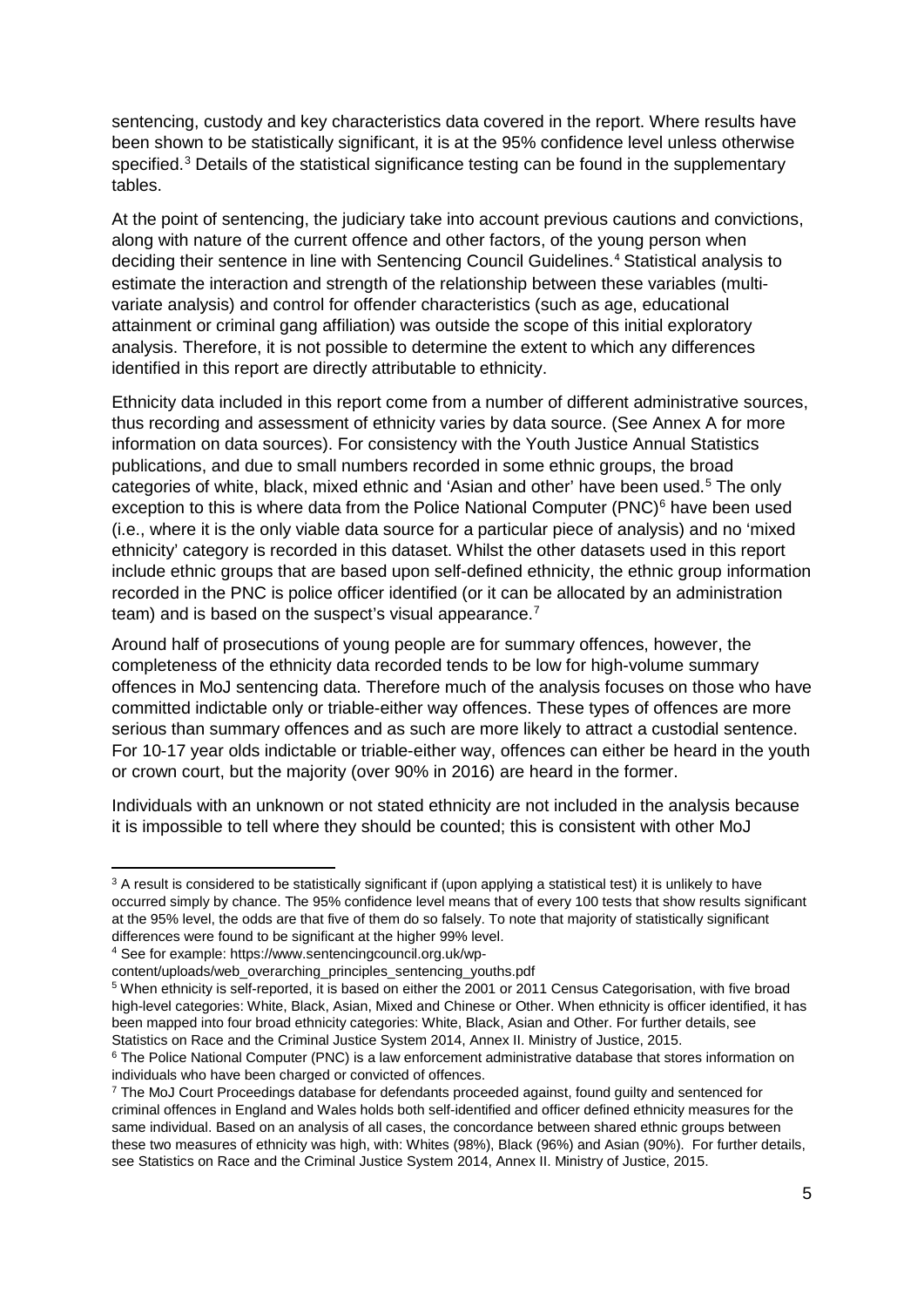publications. Indeed, high levels of missing ethnicity data would be of concern, both in terms of sample sizes allowing for meaningful analysis and also because there is a risk of systematic bias. Supplementary tables in Annex B include levels of missing ethnicity for each piece of analysis.

#### **Caveats and limitations**

- This report explores differences between ethnic groups; averaged outcomes are used that do not take into account the unique sub-set of circumstances pertinent to each case. Inferences cannot be made about individuals as this is group-level data. Hence, statistics presented in this report cannot show the typical experience of a person or a particular ethnic group through the Youth Justice System, but can highlight areas where further investigation or mixed-methods research may be warranted.
- A degree of caution needs to be applied when interpreting some of the results due to the small numbers involved for certain data categories for some ethnic groups. Further information on the sample sizes used for the comparisons can be found in the supplementary tables.
- Where court sentencing data have been analysed, reported volumes and proportions are based on the number of separate sentencing occasions within each calendar year. This means an offender could receive more than one sentence during each year. However, where an offender is sentenced for more than one offence as part of a single trial, they will only be counted as being sentenced once. For simplicity, the analysis has been described in terms of 'number and proportion of offenders' in the accompanying text as per standard practice in related MoJ publications.
- The data used in this report are reported on the principal offence and principal sentence. Where proceedings involve more than one offence, the principal offence is reported.<sup>[8](#page-5-0)</sup> The offence shown for each court proceeding is the one for which the court took its final decision and is not necessarily the same as the offence for which the defendant was initially prosecuted. The sentence shown is the most severe sentence or order given for the principal offence (i.e. the principal sentence) unless otherwise stated.
- Population data used in this analysis comes from the 2011 Census which is the most recent well-validated source of information about the ethnic composition of England and Wales. This data source is becoming increasingly out-of-date with each passing year. Where comparisons have been made to the general population, the figures and the related analysis have been adjusted to remove those with unknown ethnicity. To enable a more accurate comparison with the general population. The term 'general population' refers to those 10-17 years old in England and Wales from the 2011 Census.
- Figures on proven offences committed by young people are presented by high-level offence groups due to small volumes when the data are broken down into individual offence types. There is, however, a wide variety of offence seriousness within these offence groups (e.g. murder and common assault are both violence against the person

<span id="page-5-0"></span><sup>8</sup> The basis for selection of the principal offence is as follows: i. Where a defendant is found guilty of one offence and acquitted of another, the offence selected is the one for which they are found guilty; ii. Where a defendant is found guilty of two or more offences, the offence selected is the one for which the heaviest sentence is imposed; iii. Where the same disposal is imposed for two or more offences, the offence selected is the one for which the statutory maximum penalty is the most severe.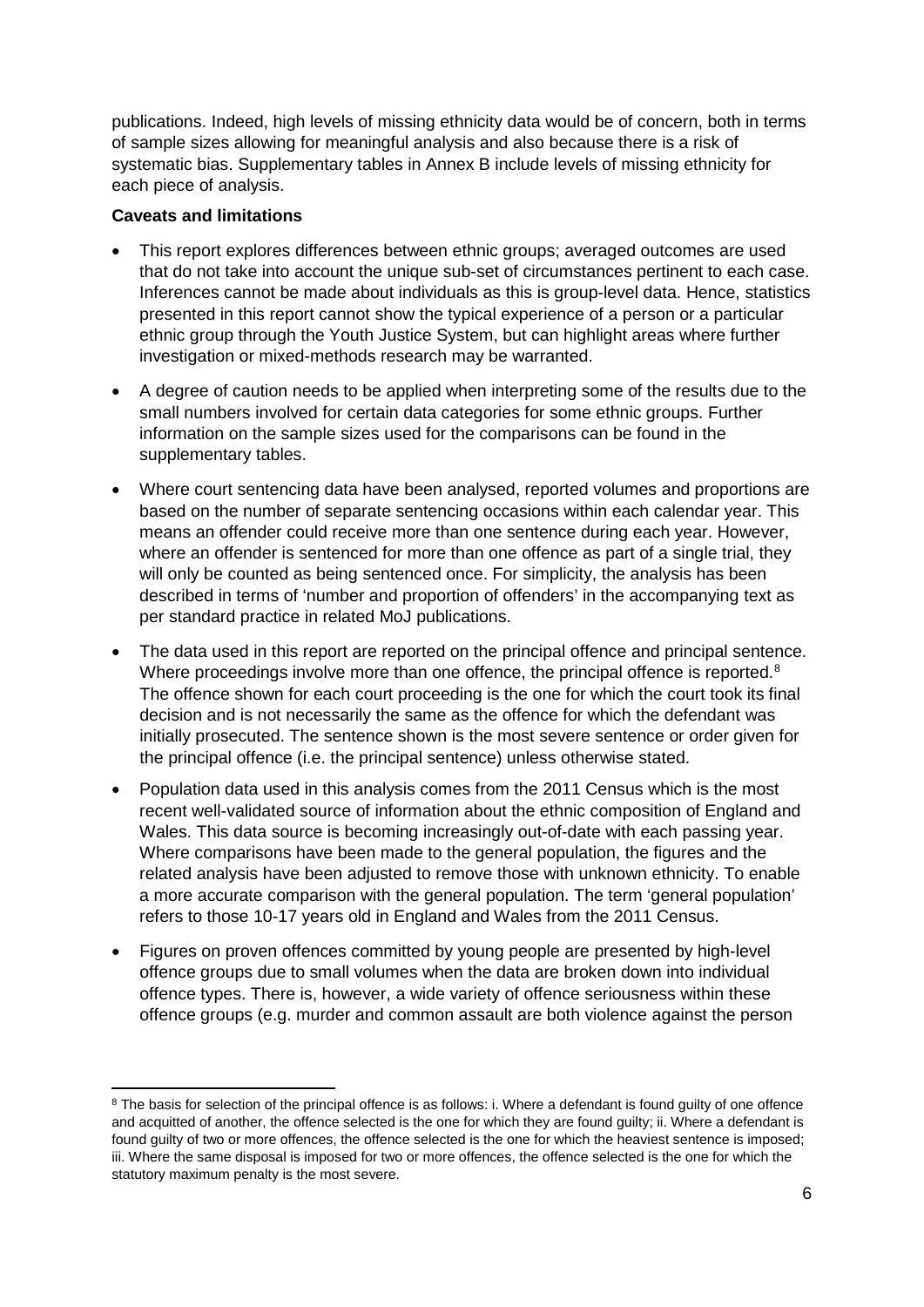offences), and patterns of offending and outcomes are known to vary by ethnicity at the level of specific offences as well as by broad group.<sup>[9](#page-6-0)</sup>

• Finally, this analysis does not take in to account other important factors involved in sentencing, such as the specific actions of the offender, whether they plead guilty, or any associated mitigating or aggravating factors. Without accounting for these factors, it is not possible to determine whether differences observed in sentence types or lengths reflect disproportionality in sentencing decisions or differences in the cases heard at court.

<span id="page-6-0"></span><sup>&</sup>lt;sup>9</sup> As noted in Statistics on Race and the Criminal Justice System 2014 (2015) Ministry of Justice: https://www.gov.uk/government/statistics/race-and-the-criminal-justice-system-2014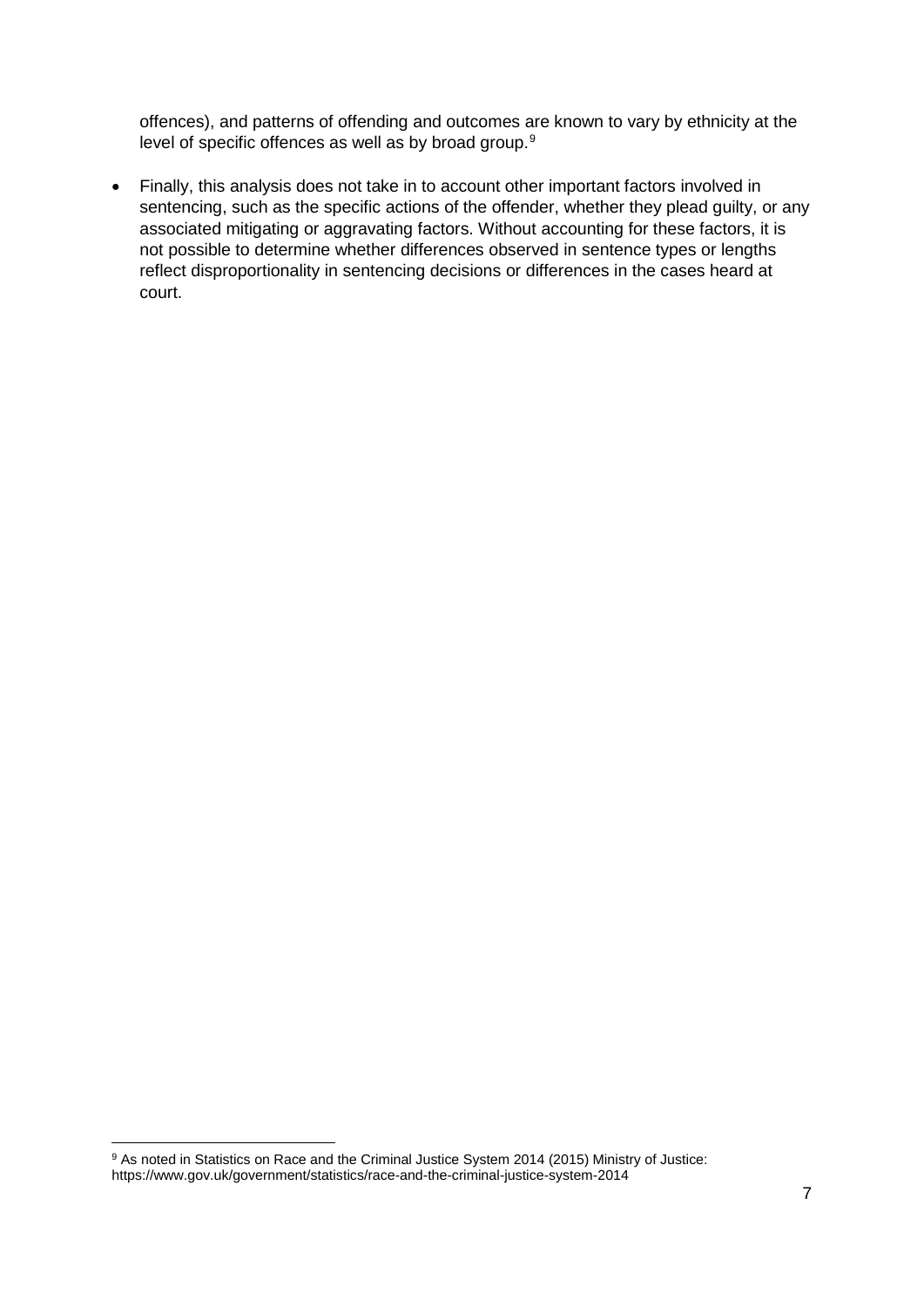## <span id="page-7-0"></span>**Key findings**

- Overall, the number of young people, aged 10-17, held in custody has reduced substantially between the peak in 2007/08 and 2015/16, and falls have been seen across all ethnic groups. BAME group volumes have been falling at a slower rate, than the white group, and their share of the custodial population has increased over the past ten years.
- Approximately 9 in every 10,000 young black people in the general population were in youth custody in 2015/16, the highest proportion of any ethnic group. This compares to 1 in every 10,000 for young people from white ethnic backgrounds, 4 in 10,000 mixed ethnic young people, and 2 in 10,000 'Asian and other' young people; the difference between every ethnic group is statistically significant.
- The analysis in this report indicates that the high proportion of young black people in custody is likely to be driven by arrest rates (i.e. the gateway to the criminal justice system), custodial sentencing at the magistrates' court, and the fact that they have spent longer in the custodial estate on average than other groups in the past four years.
	- o The Lammy Review emerging findings report found that arrests of young black people are a likely contributing factor to the high number of young black people sentenced to custody, although there was also evidence of disproportionality in custodial sentences at the magistrates' court.
	- o In the last four years, young black people have spent longer in custody than young white people with sentence lengths for violence against the person, theft and possession of weapons driving this trend. Between 2012/13 and 2014/15, young black people were also spending longer in custody than other BAME groups but this gap has closed in 2015/16.
	- o A high proportion of young black people are remanded in custody. However, in 2015/16, young black people on remand were not particularly more or less likely to be acquitted or receive a non-custodial sentence when compared to the white and mixed ethnic groups.
- Proven reoffending rates for young white people who left custody between 2010 and 2014 and returned to custody within 6 months and 12 months were higher than for young black people with the differences consistently statistically significant. Therefore high proven reoffending rates for those returning to custody are unlikely to be a contributing factor in the disproportionately high number of young black males in custody.
- Young black people were more likely to be identified with 'gang concerns' and be considered a 'risk to others' on entry to custody than any other ethnic group between April 2014 and March 2016.
- Ethnic groups were compared across a range of measures including: educational attainment, looked after child status (LAC), free school meals (FSM), special educational needs (SEN), persistent absence and permanent exclusion. Overall there were few statistically significant differences between groups, and no consistent differences across measures and sentence lengths.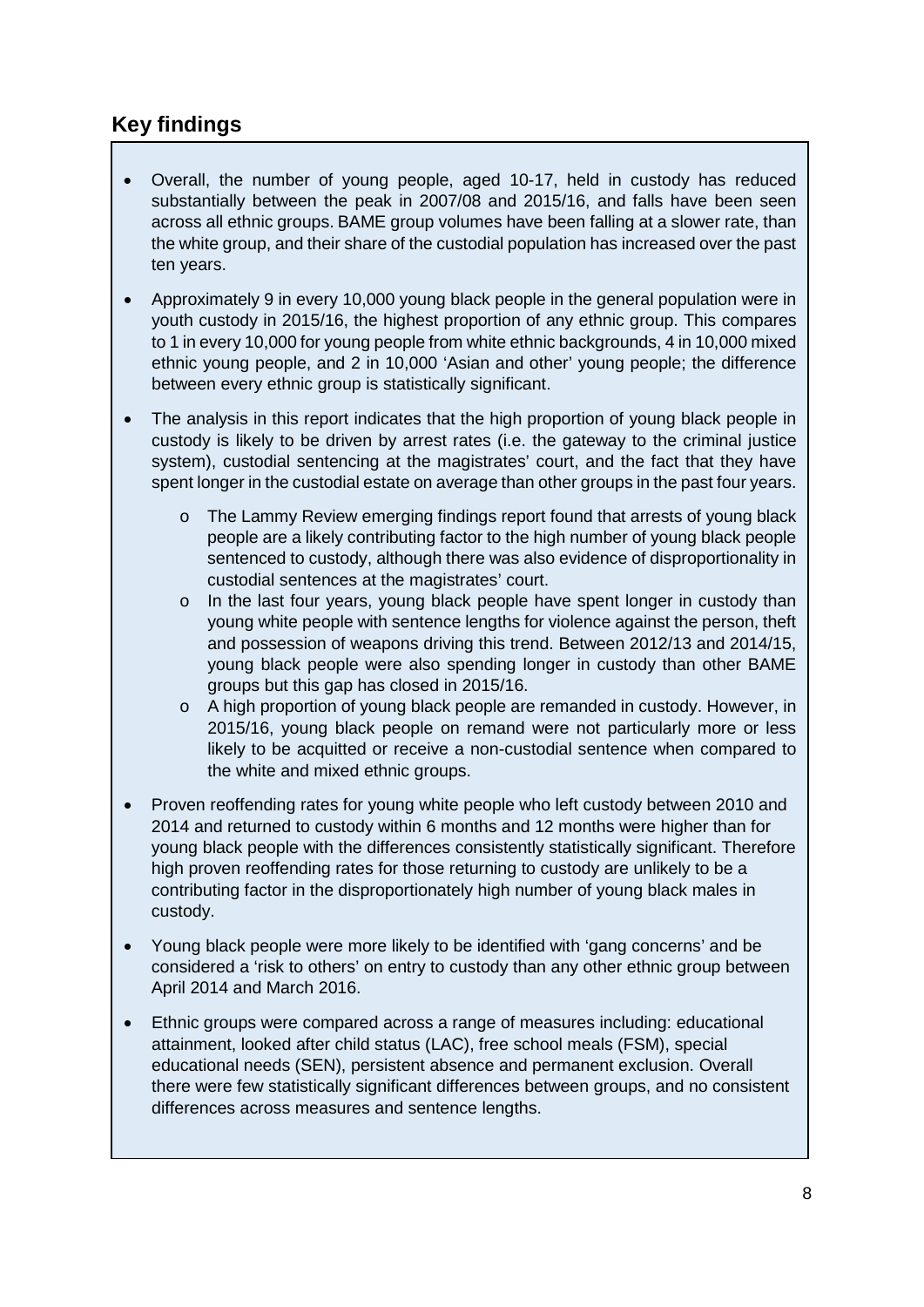## <span id="page-8-0"></span>**1. Number and proportion of young black people in youth custody**

- Overall the number of young people aged 10-17 held in custody has reduced substantially between the peak in 2007/08 and 2015/16, and falls have been seen across all ethnic groups. BAME group volumes have been falling at a slower rate, however, than the white group, and therefore their share of the custodial population has increased over the past ten years.
- Approximately 9 in every 10,000 young black people in the general population were in youth custody in 2015/16, the highest proportion of any ethnic group. This compares to 1 in every 10,000 for young people from white ethnic backgrounds, 4 in 10,000 mixed ethnic young people and 2 in 10,000 'Asian and other' young people in the general population. The difference between every ethnic group in 2015/16 is statistically significant.

This section presents administrative figures on the number and proportion of young people, aged 10-17 years, in the youth secure estate by recorded high-level ethnic group. This analysis highlights key trends over a ten year period and frames the findings set out in the rest of the report.

Figure 1 shows the overall number of young people aged under-18 accommodated in the secure estate peaked in 2007/08 at 2,932, then declined each year to 959 in 2015/16 (a 67% decrease). Whilst falls have been observed across all ethnic groups, the rate of decrease has varied. Since the peak, the largest reductions were seen for those from the white ethnic group (-73%), followed by mixed (-55%), then black (-49%) and the smallest decrease (-16%) was for the 'Asian and other' group. As a consequence of BAME group volumes falling at a slower rate than the white group, their share of the custodial population has increased over the ten year period (see Figure 2).



*Figure 1: Volume of under-18 people in custody in England and Wales, by ethnic group, 2005/06 to 2015/16*

Source: Youth Justice Statistics, MoJ/ YJB, 2015/16.

Figure 2 shows the proportion of young people in custody with known ethnicity, over a ten year period. The proportion of young people from a black ethnic group increased gradually from 13% to 17% between 2005/06 and 2011/12, followed by a step-increase to 22% in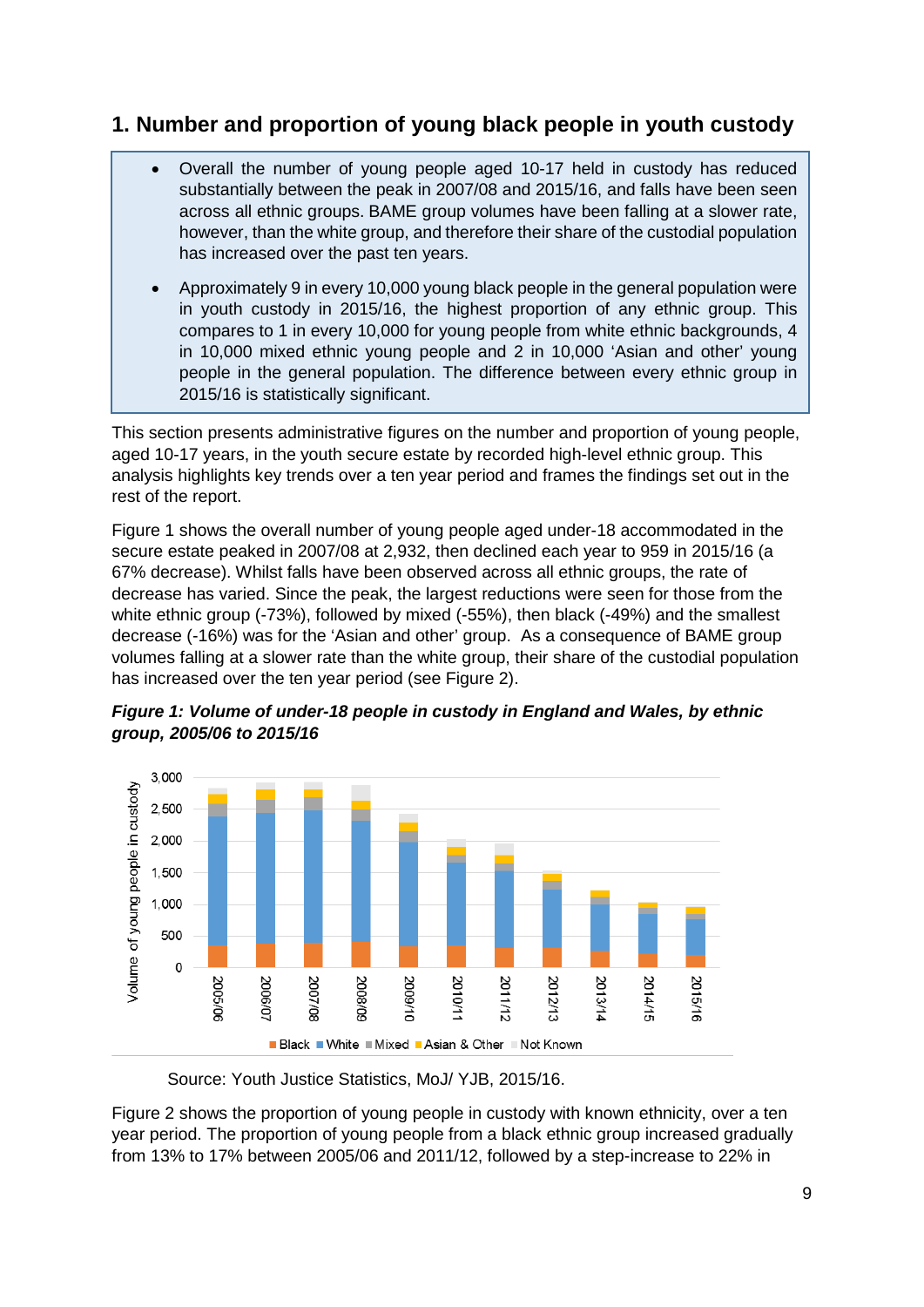2012/13, and then remaining fairly constant at 21-22%. This is much higher than the equivalent figure for the general population (4%) and for those in the Youth Justice System (10%). Similarly the proportions of the mixed and 'Asian and other' groups have increased, from 7% and 5% respectively to each making up 10% of the custodial population in 2015/16.





Source: Youth Justice Statistics, MoJ/ YJB, 2015/16. Census data, ONS, 2011.

When comparing the youth custody population to the general population, it is useful to express this as a ratio to observe differences between ethnic groups. This shows that approximately 9 in every 10,000 young black people in the 10-17 general population were in youth custody in 2015/16 compared to 1 in every 10,000 for young people from white ethnic backgrounds, a statistically significant difference. The difference between these proportions has been statistically significant for all years between 2005/06 and 2015/16.

The ratio of mixed and 'Asian and other' ethnic groups in custody compared to the general population was higher than for white young people but lower than those from a black background. In 2015/16 approximately 4 in 10,000 mixed ethnic young people in the general population were in custody, and 2 in 10,000 'Asian and other' young people. For the mixed ethnic group, the ratio has consistently been statistically significantly higher than the ratio for young white people since 2005/06. For the 'Asian and other' group, the ratio has only been higher than the white group for the last four years and only statistically significantly higher than the white group in 2015/16. The ratios for these groups were both statistically significantly lower than for black young people in 2015/16.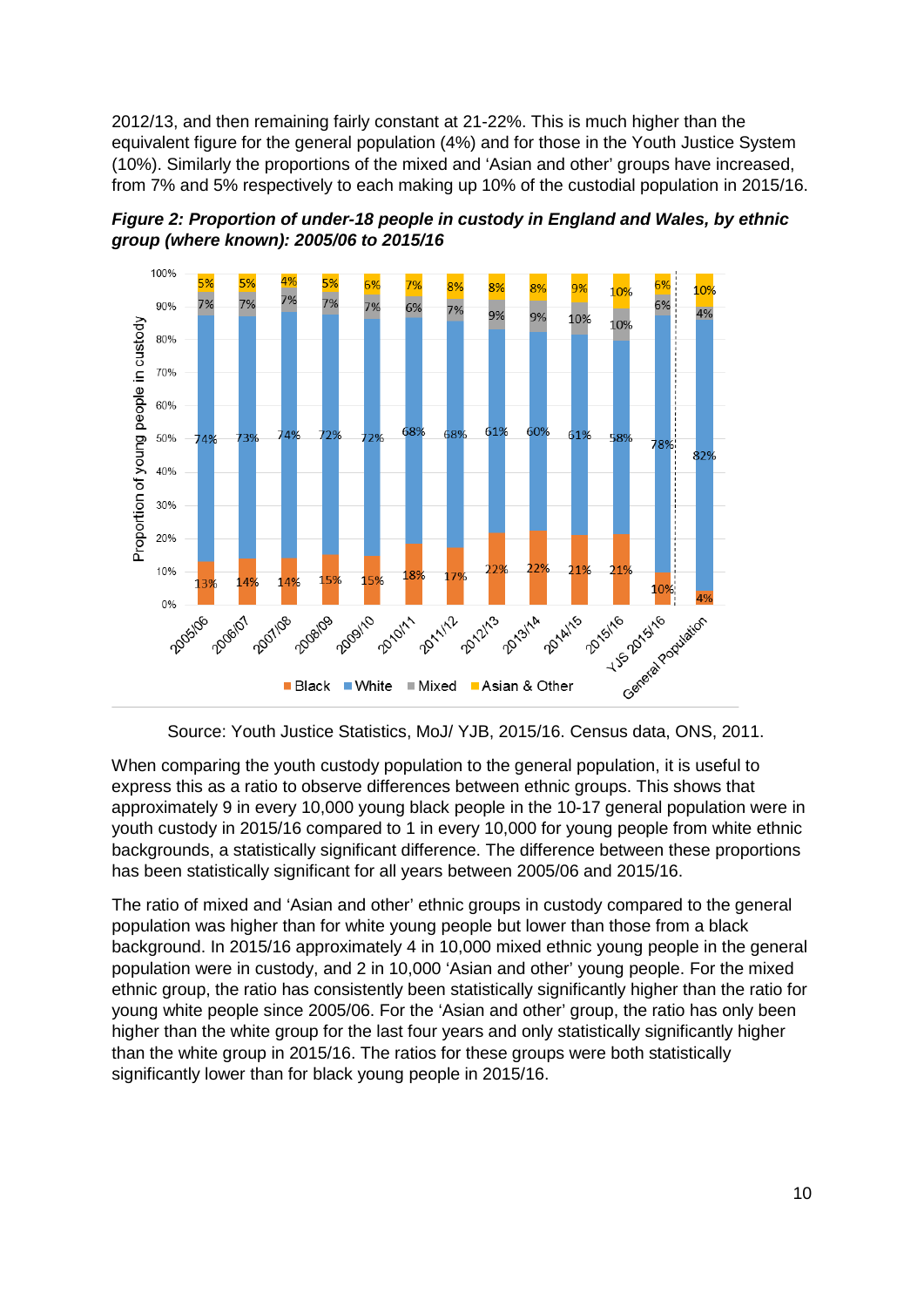The rest of this report sets out analysis, from 2010/11 to 2015/16, [10](#page-10-1) to explore possible explanations for the recent changes in the proportion of young BAME and especially those from a black background in youth custody.

## <span id="page-10-0"></span>**2. Number of young black people sentenced to custody**

- Between 2010 and 2016, 12% to 15% of immediate custodial sentences for young people were given to those from a black ethnic group. Whilst the proportion of the youth custody population that are black is around 21-22%.
- The Lammy Review emerging findings report looked at specific 'pinch points' across the CJS where there was evidence of some 'disproportionality' in outcomes. This research found that arrests of young black people are a likely contributing factor to the high number of young black people entering the justice system and going on to be sentenced to custody.
- The emerging findings from the Review also showed evidence of disproportionality in sentencing to custody at the magistrates' court.

The number of young people in custody is a product of the volume of young people sentenced to custody and the length of time they spend in custody. This section looks at court sentencing data to see whether the proportion of young black people in the custody population is being driven by the throughput from the courts into youth custody.

Between 2010 and 2016, the proportion of immediate custodial sentences given to young black people ranged from 12% to 15%, averaging at around 14%. When this figure is compared to the proportion of the youth custody population that are black (around 21-22%), it suggests that the disproportionality of young black people in custody is, to some extent, being sustained by the volumes of young people sentenced to custody in the courts but there may be other factors such as length of sentence and the impact of remand.

However, high volumes sentenced to custody does not necessarily mean young black people are being treated differently in court. The analysis included within the emerging findings from the Lammy review looked specifically at 'disproportionality' at different points in the YJS using a technique called Relative Rate Index (RRI) modelling.[11](#page-10-2) Table 1 shows the outcome of this analysis for young black males relative to young white males. A score greater than 1 shows that young black males are more likely than young white males to experience the outcomes described in the heading of the table.

*Table 1: Relative Rate Index, 2014, court experience of black young males and BAME males relative to white young males (aged 10 to 17)*

|                                                                                                                     |         | Proceeded |                               | Custodial |          | Plead not |                              | Custodial         |
|---------------------------------------------------------------------------------------------------------------------|---------|-----------|-------------------------------|-----------|----------|-----------|------------------------------|-------------------|
|                                                                                                                     |         |           | against at Convicted Sentence |           | Tried at |           | quilty at Convicted sentence |                   |
|                                                                                                                     | Arrests | mags'     | at mags                       | at mags'  | Crown    | Crown     |                              | at Crown at Crown |
| Young black males                                                                                                   | $2.77*$ | $1.22*$   | $0.97*$                       | $1.23*$   | $1.56*$  | $1.28*$   | 0.95                         | 1.15              |
| All BAME males (known)                                                                                              | $1.35*$ | $1.15*$   | 0.98                          | $1.21*$   | $172*$   | $1.29*$   | 0.96                         | 1.03              |
| Notes: $*$ indicates a statistically significant difference $-$ means RRI could not be calculated due to either too |         |           |                               |           |          |           |                              |                   |

Notes: \* indicates a statistically significant difference, '--' means RRI could not be calculated due to either too few 'at risk' or experiencing the event analysed

<span id="page-10-1"></span> $10$  This time period has been selected to focus on recent trends; however, the years selected to analysis may vary depending on the specific dataset and the availability of data.

<span id="page-10-2"></span><sup>11</sup> Ministry of Justice (2016) Black, Asian and Minority Ethnic disproportionality in the Criminal Justice System in England and Wales.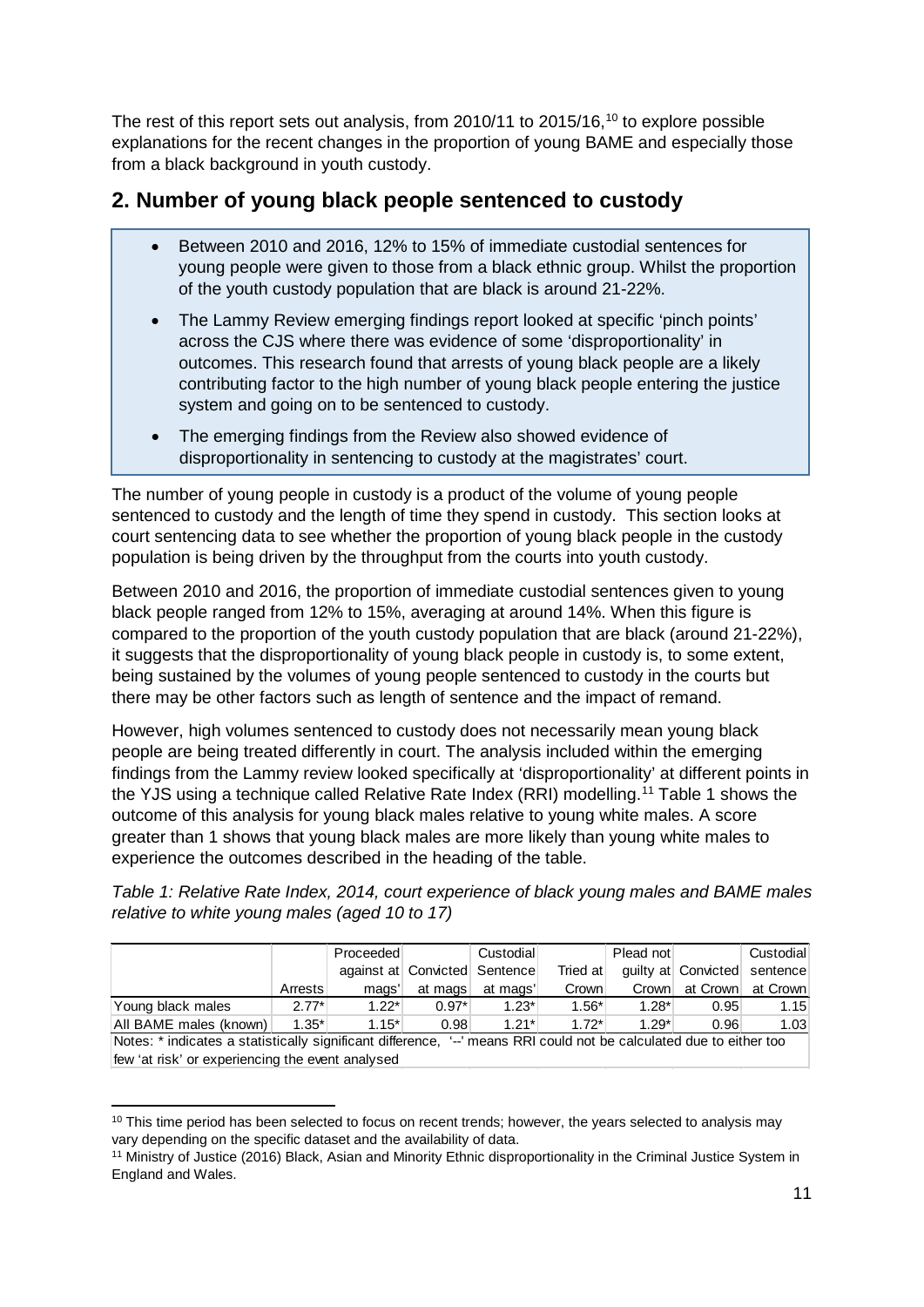Table 1 shows that disproportionality for young black males is most evident at the arrest stage (i.e. the gateway to the criminal justice system), with young black males almost three times more likely than young white males to be arrested. Stop and search is an important context with which to view these findings; the black stop and search rate was almost four and a half times higher relative to the white ethnic group in 2013/14.<sup>[12](#page-11-1)</sup> The arrest rate following stop and search was lower for the black ethnic group than the white ethnic group between 2009/10 and 2011/12. Between 2012/13 and 2013/14, however, the trend reversed and the rate was higher for black people in comparison to white people. Young males from a BAME background were also more likely to be arrested than their white counterparts, although the difference was less marked than for black ethnic group.

There was also disproportionality in the magistrates' court in 2014. For every white young male sentenced to custody, 1.23 young black males were sentenced to custody and this difference is statistically significant. At the Crown Court, disproportionality in convictions and custodial sentencing was not statistically significant.<sup>[13](#page-11-2)</sup> Similarly for the BAME male group overall, there was statistically significant disproportionality in custodial sentencing at the magistrates' court but not the Crown Court.

## <span id="page-11-0"></span>**3. Time spent in custody and custodial sentence lengths**

- Between 2012/13 and 2014/15, young black people have, on average, spent longer in youth custody than other ethnic groups.
- However, there is a convergence in the trend in 2015/16 with young mixed ethnic and 'Asian and other' young people spending, on average, slightly longer in custody compared to young black people.
- Conversely, young white people have, on average, spent the shortest time in custody over the same time period.

This section explores whether longer custodial sentences could be contributing to the high proportion of young black people in custody, compared to other ethnic groups. The analysis set out below looks at time spent in custody and lengths of immediate custodial sentences, by ethnicity, to determine if young black people are spending longer in custody.

As Figure 3 indicates, in all years apart from 2015/16, young black people had the highest average days<sup>[14](#page-11-3)</sup> spent in youth custody compared to other ethnic groups. However, since peaking in 2013/14 at 137 days, the average days spent in custody by young black people has decreased to 123 days in 2015/16.

In all years from 2012/13 to 2015/16, young white people have had the lowest average number of days spent in custody, but this has increased from 95 days in 2012/13 to 115 days in 2015/16. In 2015/16 there was an increase in the average number of days spent in

**<sup>.</sup>** <sup>12</sup> As noted in Statistics on Race and the Criminal Justice System 2014, available from:

<span id="page-11-1"></span>https://www.gov.uk/government/statistics/race-and-the-criminal-justice-system-2014

<span id="page-11-2"></span><sup>&</sup>lt;sup>13</sup> It is important to note that the Youth Justice System differs from the adult system in that the youth court (a type of magistrates' court) can sentence 10-17 year olds up to 24 months in custody, and few young people are tried at the Crown Court - in 2016 only 4% of youth cases were prosecuted at the Crown Court.

<span id="page-11-3"></span><sup>&</sup>lt;sup>14</sup> Published data not available prior to 2012/13. Only the arithmetic mean is provided in published data which as a measure of central tendency, may be affected by outliers. Other measures such as the median and mode are not available in published data.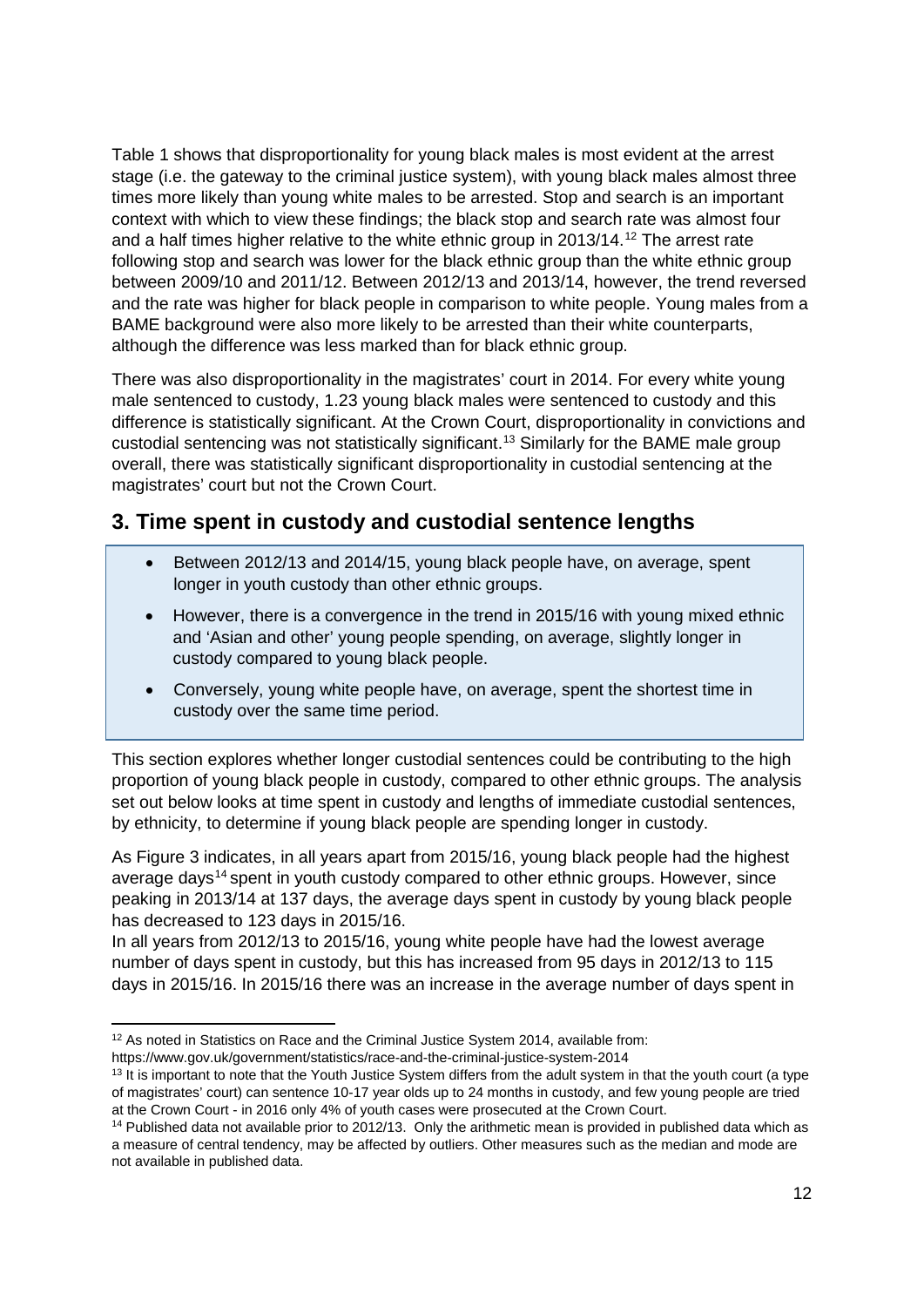custody by young mixed ethnic and 'Asian and other' ethnic people, and a decrease for young black people; this meant that the former two ethnic groups had slightly higher average days spent in custody than black young people.

*Figure 3: Average (mean) days in the youth secure estate, by ethnicity, 2012/13 to 2015/16*



Source: Youth Justice Statistics, YJB/ MoJ, 2015-16.

This analysis suggests that in general, young black people have spent longer in youth custody than other ethnic groups, although there was some convergence in 2015/16. Figure 4 presents court sentencing data for 2012 to 2016 and shows for each ethnic group, the proportion of those sentenced to custody where the sentence was longer than 12 months to see if a similar pattern exists.

*Figure 4: Within each ethnic group, the proportion of those sentenced to immediate custody that were given a sentence longer than 12 months in England and Wales, 2012-2016*



Source: Sentencing data tool, Criminal Justice System Statistics Quarterly, MoJ, 2016

Figure 4 shows that in every year from 2012 to 2016, a greater proportion of young black people sentenced to custody have been given sentences longer than 12 months than young white people. However the gap is narrowing. In 2013, the gap was 17 percentage points but has reduced to just 3 percentage points in 2016. Between 2012 and 2015, the difference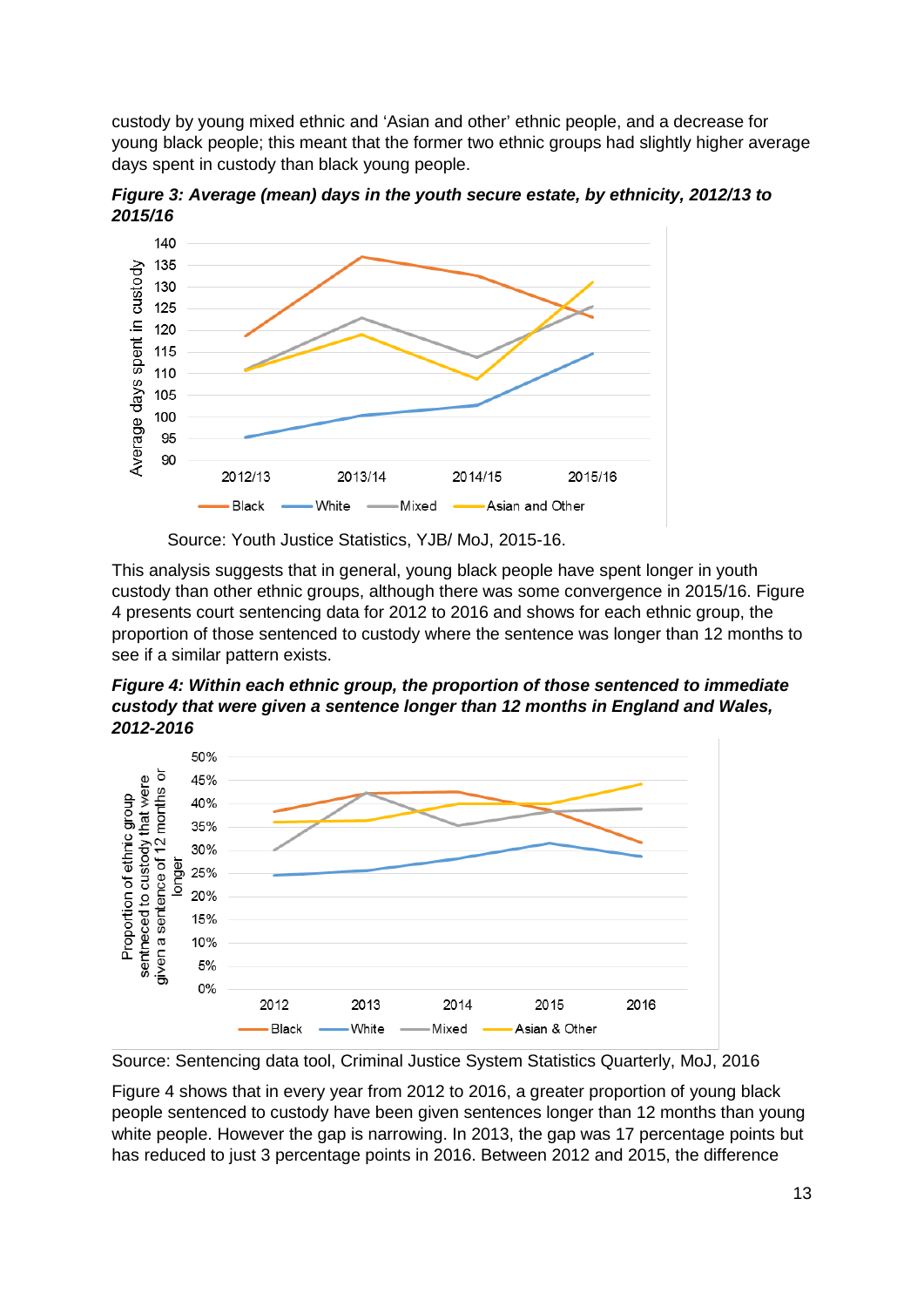between the proportions for young black and white people was statistically significant but this was not the case in 2016. This alignment in the proportion of young black and white people receiving long custodial sentences is likely to be contributing to the convergence in average days spent in youth custody for these two groups over a similar time period (see Figure 3).<sup>[15](#page-13-1)</sup>

Figure 4 also shows that in 2016, for the first time in the last five years, both the mixed and 'Asian and other' groups received a higher proportion of longer sentences than the white and black groups. This is also consistent with the trend seen in Figure 3.

# <span id="page-13-0"></span>**4. Proven offence type**

- Results show that young black people are in custody for committing a different mix of offences compared to other ethnic groups and are receiving longer custodial sentences within some offence groups.
- In the year ending March 2016, 68% of young black people in youth custody had a recorded principal offence of violence against the person or robbery. Whilst 53% of young white people in youth custody had committed these offences – a statistically significant difference overall.
- During 2015 and 2016, in comparison to young white people, young black people were receiving fewer sentences of 12 months or less, and more sentences of 12 months or longer for violence against the person offences, theft offences and possession of weapons offences; the opposite was true of robbery offences. These were all statistically significant differences.
- When considering these results it is important to note that the range of offences within each offence group vary widely and this analysis does not take in to account the specific actions of the offender or any associated mitigating or aggravating factors. Without consideration for these factors, it is not possible to determine whether differences observed in sentence types or lengths reflect disproportionality in sentencing decisions or differences in the cases heard at court.

This report has highlighted that 9 in every 10,000 young black people in the general population were in youth custody in 2015/16 compared to 1 in every 10,000 for young people from white ethnic backgrounds. This difference is driven, in part, by custodial sentencing at the youth court, but it is also affected by the high proportion of arrests of young black people. Young black people have also historically spent longer in custody, although the most recent data shows that other ethnic groups are increasingly spending longer in custody.

The following analysis looks at offence group level data to explore variations in the type of offence committed by each ethnic group, and the length of sentence received for specific offence groups. Understanding the seriousness of offences committed is an important factor in explaining the proportion of custodial sentences given to each ethnic group as well as the sentence lengths received. For example, if young black people are in custody for more serious offences, this may go some way to explain the high proportion of young black people

<span id="page-13-1"></span> $\overline{\phantom{a}}$ <sup>15</sup> It is important to note that these data have been analysed on a principal offence basis (as is standard with MoJ publications).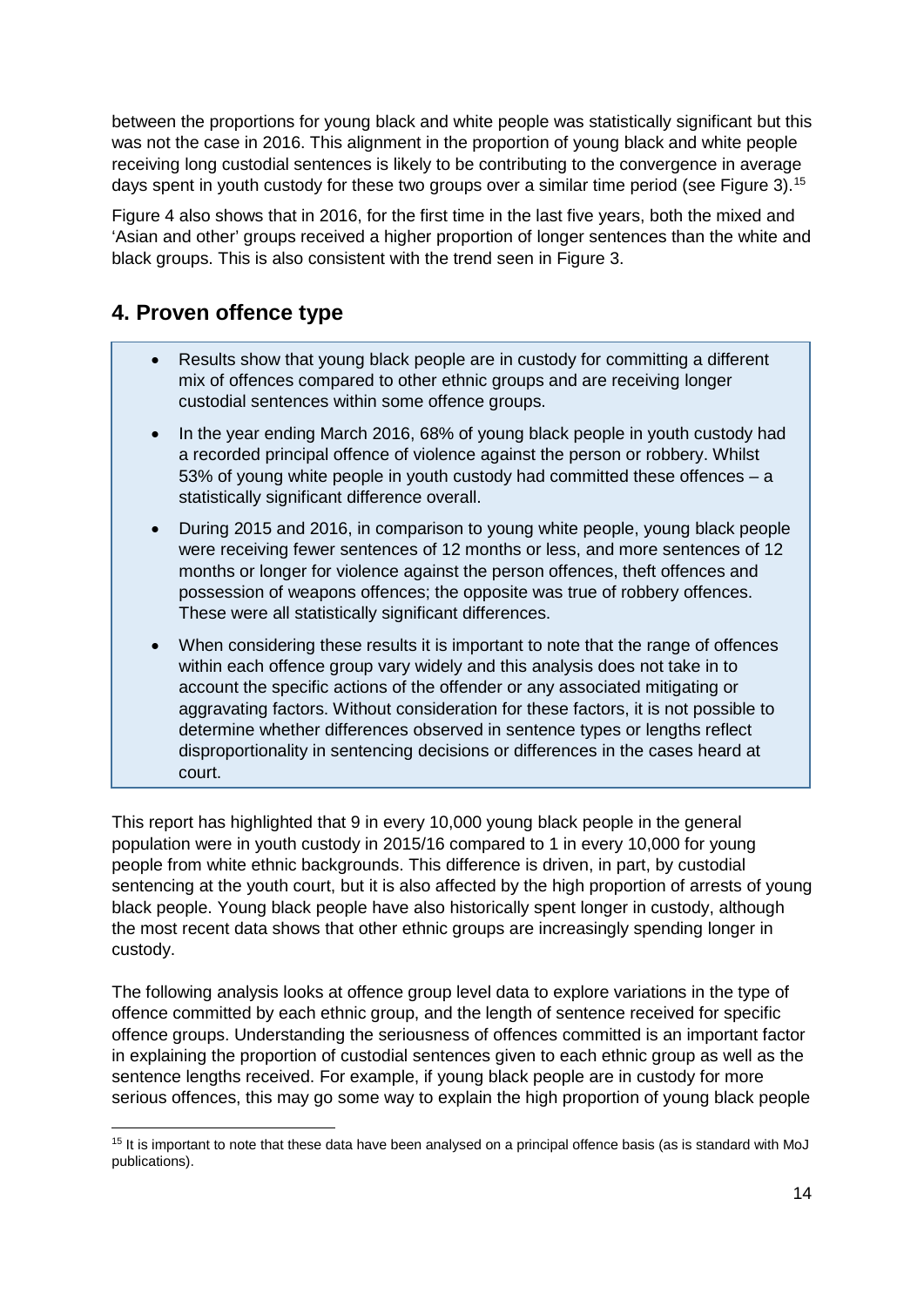in the custodial population. Figure 5 shows a breakdown of the average youth custody population in 2015/16 by ethnic group and principal offence group:



*Figure 5: Proportion of average under-18 youth custody population by principal offence group within each ethnic group, year ending March 2016[16](#page-14-0)*

**.** 

Figure 5 indicates there are differences in the offence group profile of black and white young people in custody. In the year ending March 2016, 42% of young black people in youth custody had a recorded principal offence of violence against the person whilst 30% of the eqivalent white group had committed these offences – a statistically significant difference overall. This may indicate that young black people in custody, in the year ending March 2016, had committed a greater proportion of violent offences. [17](#page-14-1) However, it is important to note that the violence against the person offence group may include summary offences such as common assault, which are considered less serious, although these are less likely to lead to a custodial sentence.

The next set of charts in Figure 6 explores whether young black people are receiving longer sentences within the same offence groups<sup>[18](#page-14-2)</sup> than those from other ethnic backgrounds. The analysis focuses on the four most common offence groups in the court sentencing data to see if any of these offence groups are potential drivers for the high proportion of young black people in youth custody. These groups are; (i) violence against the person, (ii) robbery (both considered serious and potentially triable either way), (iii) theft offences (domestic burglary) often involving less serious offences and usually heard in the youth court and (iv) possession of weapons.

Source: Youth Justice Statistics, YJB/ MoJ 2015/16.

<span id="page-14-0"></span><sup>&</sup>lt;sup>16</sup> It is important to note that once the data are broken down by ethnic group small numbers preclude further disaggregation by offence type (see Appendix B for supplementary tables).

<span id="page-14-1"></span><sup>&</sup>lt;sup>17</sup> It is interesting to note that MoJ court sentencing data indicates that for both black and mixed groups the proportion of custodial sentences received for violence against the person offences has been increasing since 2010, although the proportion of these sentences for young black people fell in 2016. In contrast, the proportion of immediate custodial sentences received by young black people for theft and robbery have been declining between 2009 and 2016. There was also a step increase in the proportion of immediate custodial sentences received by young black people for possession of weapons from 18% in 2015 to 32% in 2016. See Criminal Justice System Statistics Quarterly, MoJ, 2016 for more detail.<br><sup>18</sup> To note that there are some minor differences between the offence group classifications in the YJB youth

<span id="page-14-2"></span>custody population administrative data and the MoJ court sentencing data. For example, common assault is recorded under 'violence against the person' in YJB data and as 'summary non-motoring' in MoJ court data.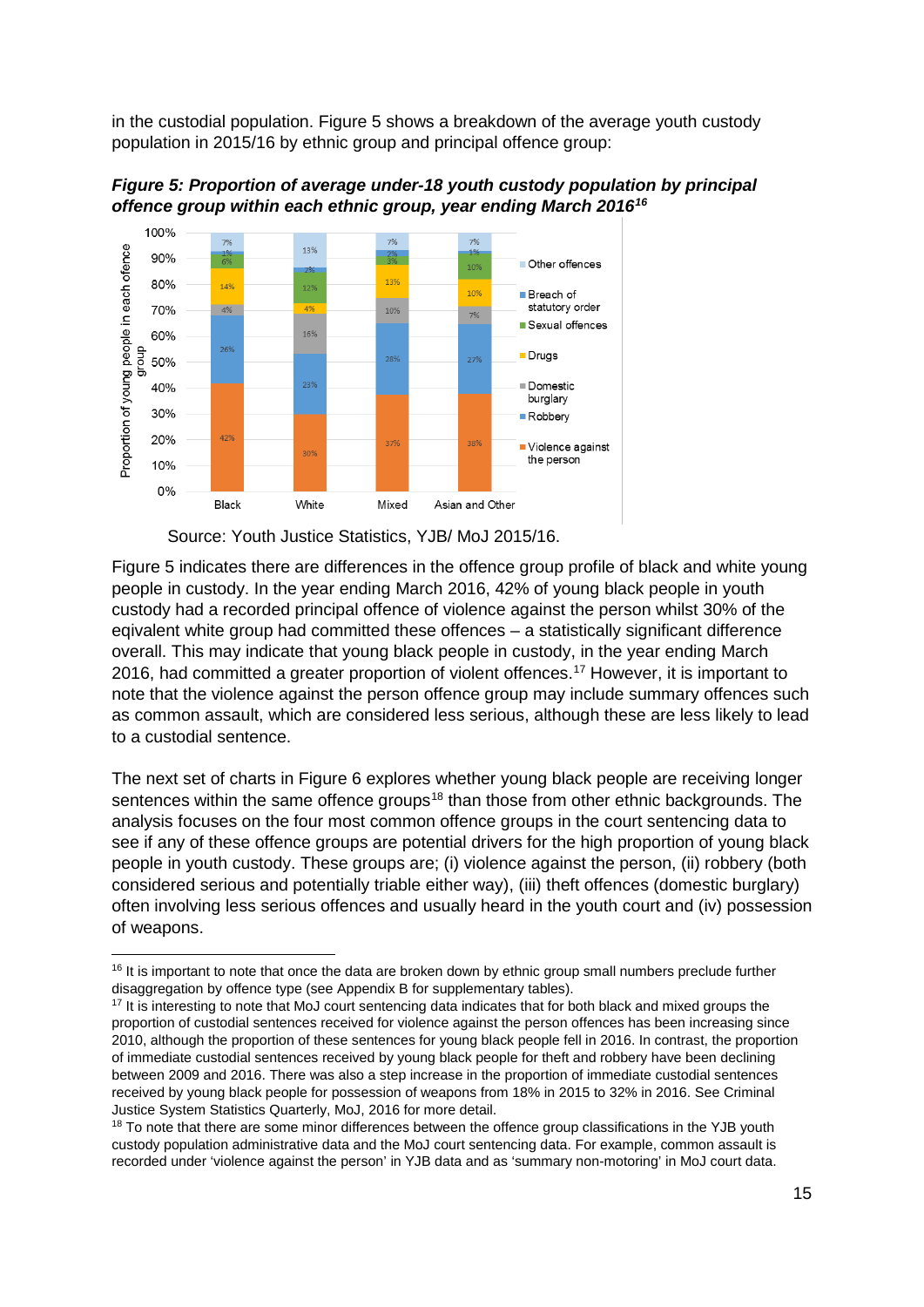

*Figure 6: Proportion of immediate custody sentences given to under-18 people within offence group, by sentence length and ethnicity, totalled over 2015 and 2016*

Source: Sentencing data tool, Criminal Justice System Statistics Quarterly, MoJ, 2015 and 2016

Figure 6 is based on 2015 and 2016 data combined. [19](#page-15-0) Statistical significance tests showed that young black people were receiving significantly fewer sentences of 12 months or less in comparison to young white people, and significantly more sentences of 12 months or longer for violence against the person, theft and possession of weapons. The opposite was true of robbery offences, with young black people receiving fewer long sentences and a higher proportion of shorter sentences (for more detail, see the Supplementary tables in Appendix B).

It is interesting to note that black and BAME and young males are statistically significantly more likely than their white equivalents to be tried at Crown Court (see Table 1).

When considering these results, it is, however, important to note that the range of offences within each offence group vary widely – for example, both murder and common assault are forms of violence against the person – and patterns of offending and outcomes are known to vary by ethnicity at the level of specific offences<sup>[20](#page-15-1)</sup> as well as by broad group.<sup>[21](#page-15-2)</sup> Additionally, this analysis does not take in to account other important issues involved in sentencing, such

**.** 

<span id="page-15-0"></span><sup>&</sup>lt;sup>19</sup> Data combined for 2015 and 2016 due to relatively small numbers once the data was broken down by offence group and ethnic group.

<span id="page-15-1"></span> $20$  To note that analysis of individual offence level data does not provide meaningful conclusions due to the low volumes associated with each individual offence.

<span id="page-15-2"></span><sup>&</sup>lt;sup>21</sup> As noted in Statistics on Race and the Criminal Justice System 2014, available from:

https://www.gov.uk/government/statistics/race-and-the-criminal-justice-system-2014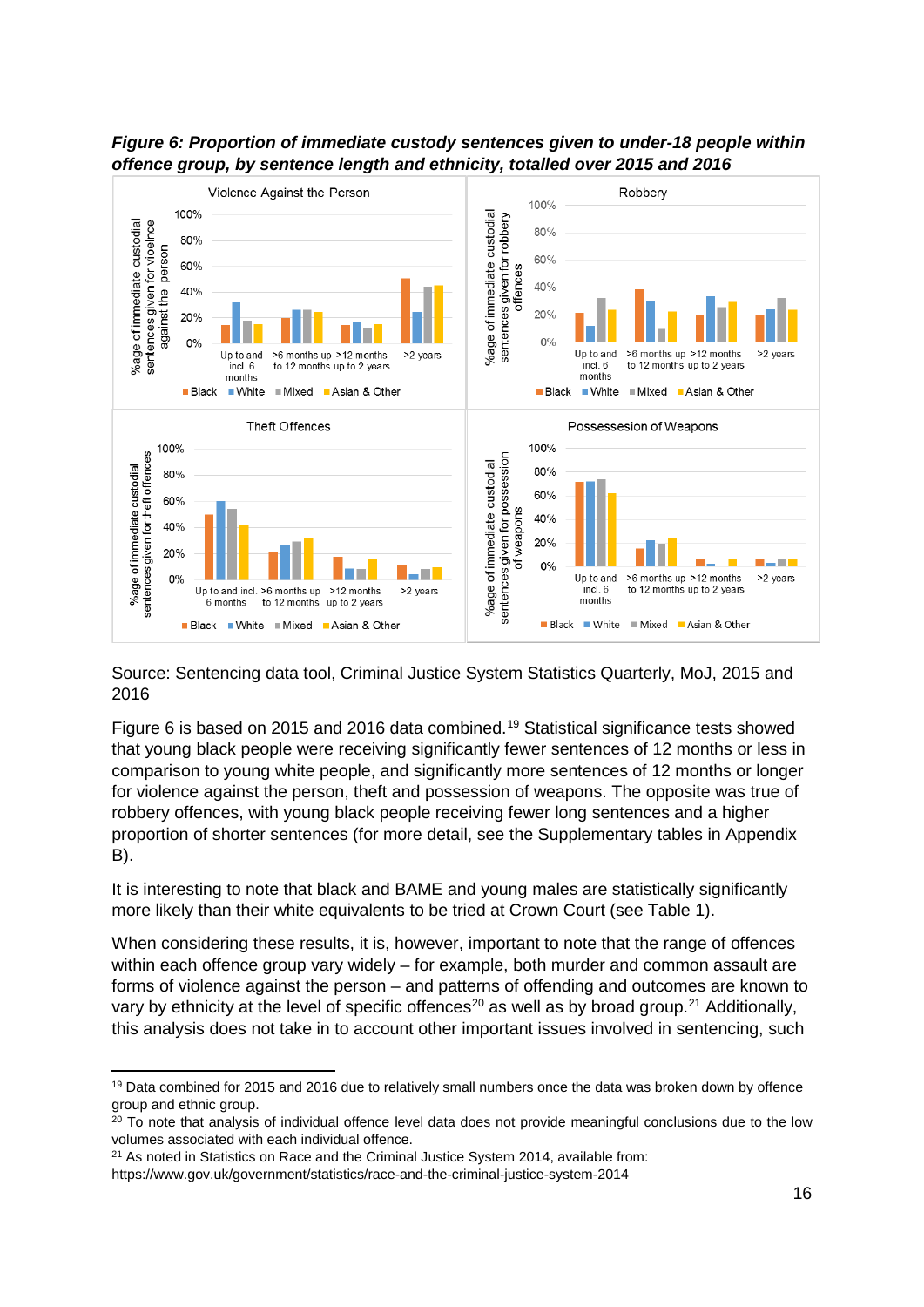as the specific actions of the offender or any associated mitigating or aggravating factors. Without consideration of for these factors, it is not possible to determine the extent (if any) to which the differences observed in sentence types or lengths reflect disproportionality in sentencing decisions rather than differences in the cases heard at court.

# <span id="page-16-0"></span>**5. Criminal histories of young black people in custody**

- This analysis shows that in 2016, young black people had shorter criminal histories (fewer previous cautions and convictions) than white young people prior to receiving a custodial sentence.
- For those young black people sentenced to youth custody in 2016, over two thirds had 6 or fewer previous cautions or convictions compared to just over half of young white people. For the 'Asian and other' category, the proportion with 6 or fewer previous cautions and convictions was even higher at 84%. However, what these statistics do not describe is any measure of severity of previous cautions and convictions.
- Over a quarter (28%) of those from the 'Asian and other' group had no criminal history prior to being sentenced to custody in 2016. This compares to 10% and 8% for young white and black people respectively. The difference between the 'Asian and other' group compared to the white and black groups is statistically significant.

Another factor which could, to some extent, explain the high proportion of young black people in custody is their criminal history. At the point of sentencing, the judiciary will take into account the previous cautions and convictions, along with nature of the current offence and other factors, of the young person when deciding their sentence in line with Sentencing Council Guidelines. [22](#page-16-1) Therefore prolific offenders or those with a serious previous conviction may be more likely than those with few or low-level previous offences to receive a custodial sentence.

Figure 7 shows the criminal histories of those sentenced to immediate custody in 2016 for different ethnic groups. The criminal history is banded based on the number of previous cautions and convictions.

<span id="page-16-1"></span><sup>22</sup> See for example: https://www.sentencingcouncil.org.uk/wp-

content/uploads/web\_overarching\_principles\_sentencing\_youths.pdf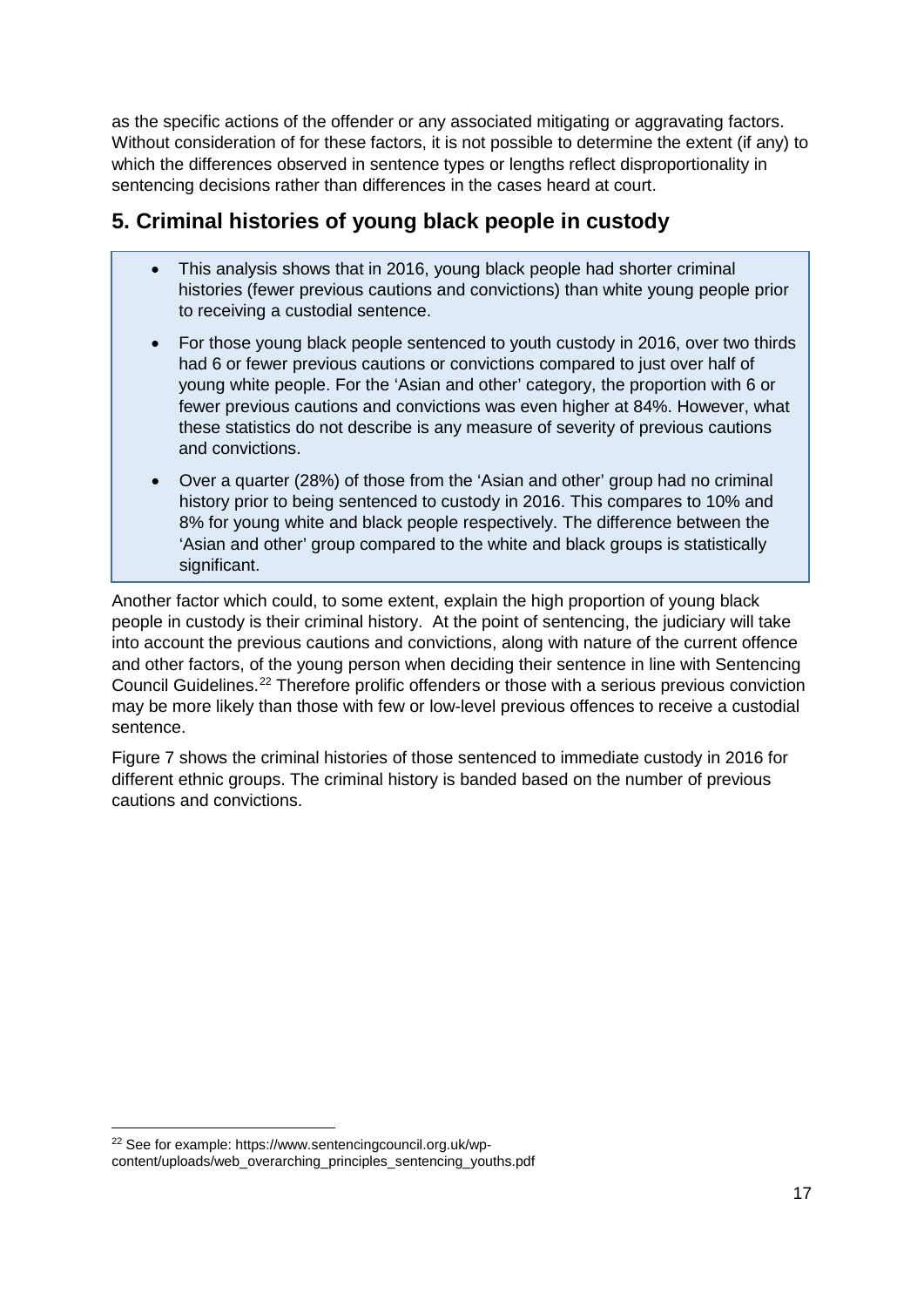*Figure 7: Proportion of under-18 people sentenced to immediate custody by ethnicity and count of previous cautions and convictions (banded), 2016*



Source: Offending History Tool, Criminal Justice System Statistics Quarterly, MoJ, 2016

In 2016, a higher proportion of black young people sentenced to custody had between 0 and 6 previous cautions or convictions when compared to young white people (71% vs 54%) with the difference between these proportions being statistically significant. For the 'Asian and other' category, the proportion with 6 or fewer previous cautions and convictions was even higher at 84% with the difference in proportion shown to be statistically significant compared to both the black and white ethnic groups. Figure 7 also shows that 28% of those from the 'Asian and other' group had no criminal history prior to being sentenced to custody in 2016. This compares to 10% for young white people and 8% for young black people. The difference between the 'Asian and other' group compared to the white and black groups is statistically significant.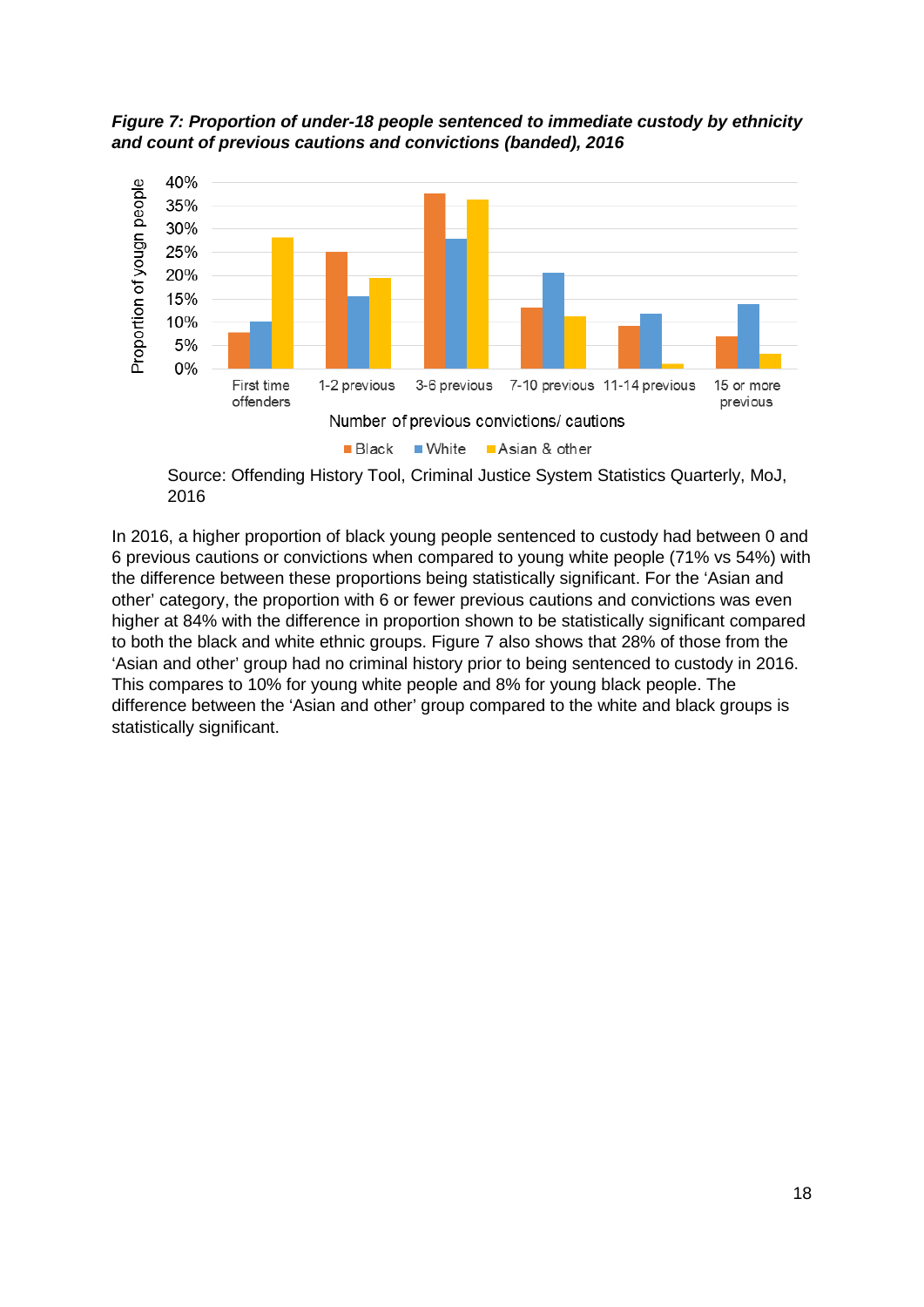## <span id="page-18-0"></span>**6. Background characteristics of young black people in custody**

- A greater proportion of young black people were 16-17 on their sentence date than young white people in 2016.
- Young black people were more likely to be identified with 'gang concerns' and be considered a high or medium 'risk to others' on entry to custody than any other ethnic group between April 2014 and March 2016.
- Young black people were compared to other ethnic groups across a range of measures including: educational attainment, looked after child status (LAC), free school meals (FSM), special educational needs (SEN), persistent absence and permanent exclusion. Overall there were few statistically significant differences, and no consistent differences across measures and sentence lengths. Statistically significant differences to note for those sentenced to custody in 2014 that were at the end of Key Stage 4 (KS4) include:
	- o **Attainment:** for academic years 2011/12 and 2012/13, young black people were more likely than young white people to have attained 5 or more GCSEs (or equivalents) graded A\* to G whether they were given a shorter sentence (less than 12 months), or a longer one (12 months or more). Young black people were also more likely than young white people to have attained any pass in GCSEs (or equivalents) when sentenced to less than 12 months.
	- o **SEN:** for academic years 2011/12 to 2013/14, young black people sentenced to less than 12 months were less likely to have a statement of SEN in comparison to the equivalent white and mixed ethnic groups.
	- o **Persistent absence**: young white people sentenced to 12 months or longer in custody were more likely to have a previous record of persistent absence than young black people.

This section focuses on the characteristics of those sentenced to youth custody, some of which may have contributed to the sentencing decisions made at court; such as age and their perceived threat to others. Outcomes for young black people are compared to other ethnic groups.

## *Age of young people sentenced to custody*

Age may have an impact on the likelihood of receiving a custodial sentence, for example being closer to age 17 allows more time to build up a criminal history and age may be considered an aggravating factor by the court. Analysis of 2016 court data<sup>[23](#page-18-1)</sup> shows:

• 87% of young black people were aged 16-17 on their sentence date in comparison to 79% of young white people, a statistically significant difference.

<span id="page-18-1"></span><sup>&</sup>lt;sup>23</sup> Based on a bespoke analysis of the underlying dataset used for the December 2016 Criminal Justice Statistics Quarterly publication.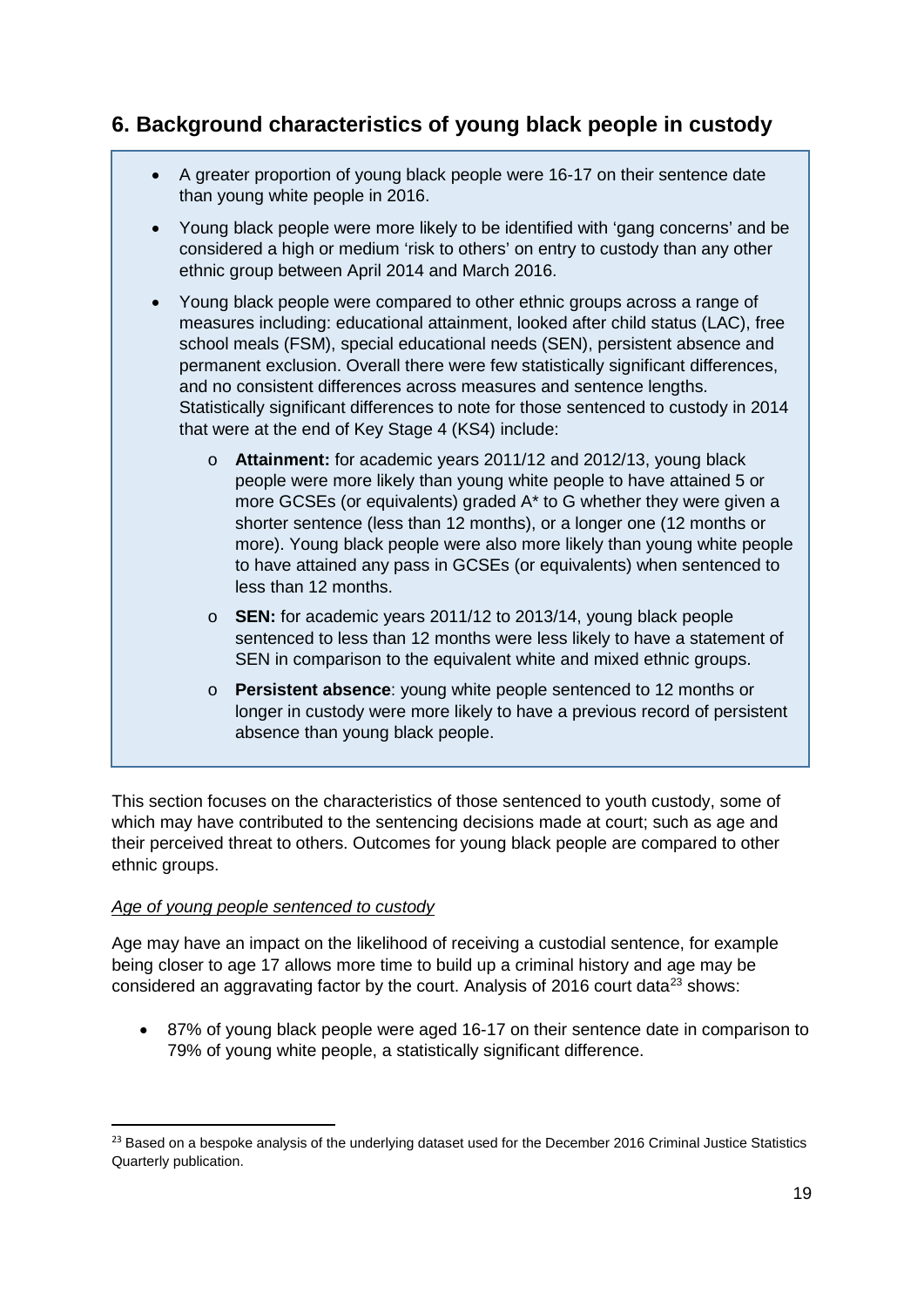#### *Key characteristics identified on admission to custody*

Key characteristics of young people are identified by Youth Offending Teams (YOTs) to inform custody placement decisions and may also feature in the pre-sentence reports completed by YOTs for the court.<sup>[24](#page-19-0)</sup> Of a number of possible key characteristics,  $25$  the two where the proportion of young black people was higher than other ethnic groups was around 'gang concerns' and 'risk to others':

- **Gang concerns:** 34% were recorded as having 'gang concerns' compared to 21% for those from mixed, 11% from the 'Asian and other' and 5% from white ethnic backgrounds, all statistically significant differences.
- '**Risk to others':** over three quarters were recorded as at least a 'medium' risk to others (34% in 'medium' and 42% in 'high'), the highest compared to any other ethnic group and statistically significant compared to all other ethnic groups.

#### *Figure 8: Young people recorded as having 'gang concerns' and being a 'risk to others' on entering custody, by ethnicity, April 2014 to March 2016*



Source: Key characteristics of Admissions to Youth Custody April 2014 to March 2016, England and Wales. YJB/ MoJ, 2017

#### *Comparing the educational background of young people sentenced to custody in 2014*

Findings from a recent data sharing exercise between the MoJ and the Department for Education (DfE) are presented here, with analysis on a matched cohort who were sentenced to custody in 2014 and at the end of Key Stage 4 (KS4)<sup>[26](#page-19-2) [27](#page-19-3)</sup>. Previous analysis conducted by

<span id="page-19-1"></span><sup>25</sup> Other key characteristics were concerns around: suicide or self-harm, physical health, substance misuse, mental health, learning disability or difficulty, not engaging in education, parenthood, not engaging with carers,

<span id="page-19-0"></span>**<sup>.</sup>** <sup>24</sup> Key characteristics of Admissions to Youth Custody April 2014 to March 2016, England and Wales. Youth Justice Board/ Ministry of Justice, 2017.

https://www.gov.uk/government/uploads/system/uploads/attachment\_data/file/585991/key-characteristics-ofadmissions-april-2014-to-march-2016.pdf

<span id="page-19-2"></span>asylum seeker or immigrant, sexual exploitation, child protection plan and Looked After Child (LAC).<br><sup>26</sup> Pupils at the end of Key Stage 4 are typically aged 15 and 16. In order for the sample size to be large enough to break down by ethnicity, several academic years of matched data have been combined. As a result, the ages of the offenders at sentencing will be a mix of 15 and 16 year olds.

<span id="page-19-3"></span> $27$  Analysis of attainment data focuses on those sentenced to custody in 2014 that were at the end of KS4 in the 2011/12 and 2012/13 academic year. Academic year 2013/14 data have not been included because of the reforms to vocational qualifications brought in for this year. Analysis of offender characteristics such as SEN and FSM is based on academic years 2011/12, 2012/13 and 2013/14. The total size of the matched cohort across all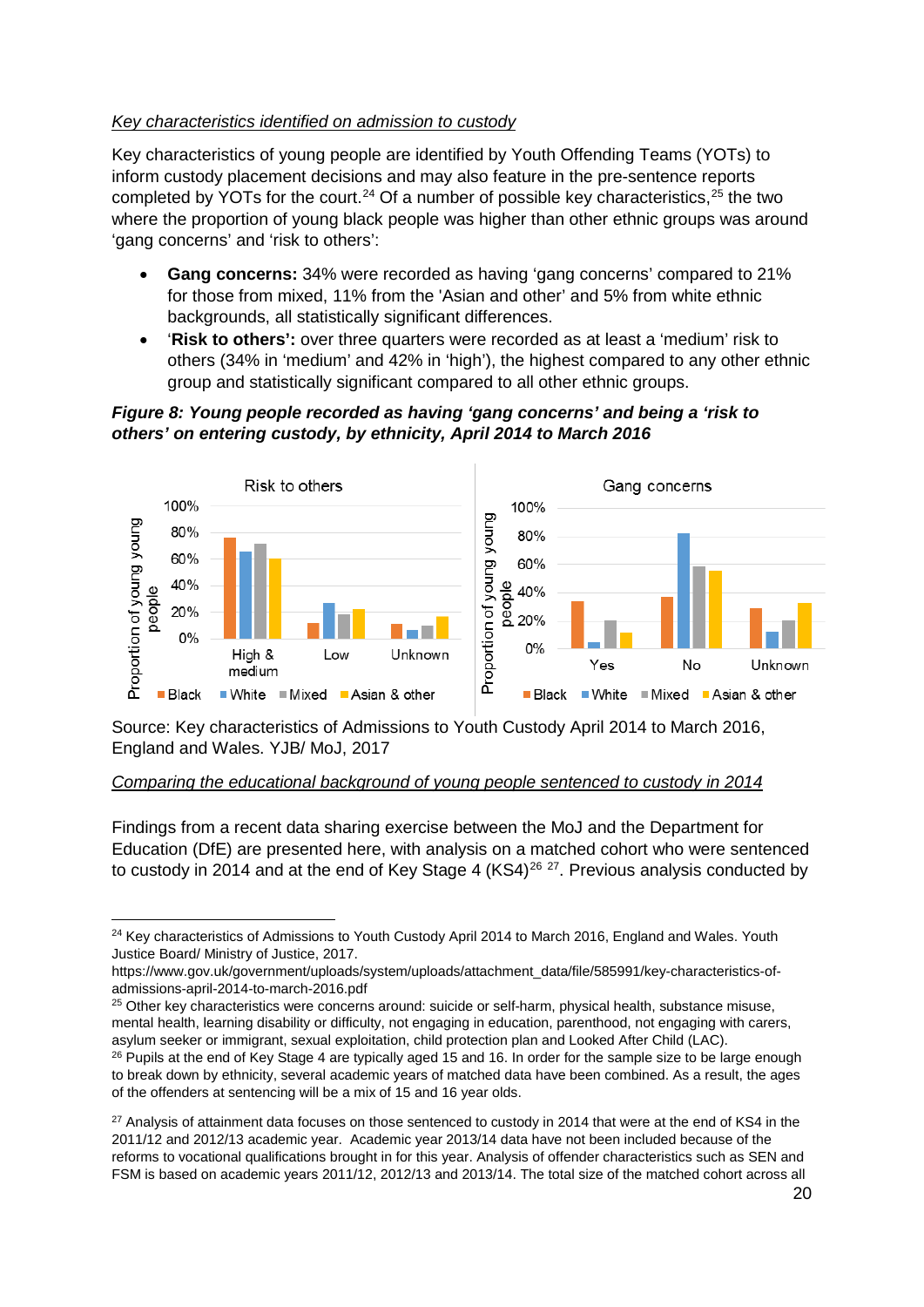MoJ and DfE focused on headline pupil characteristics collected by DfE, and showed that in general, the youth custody population has lower levels of attainment, and higher levels of Free School Meals (FSM), Special Educational Needs (SEN) status and Looked After Child Status (LAC) than the general youth population.<sup>[28](#page-20-0)</sup>

Analysis shows that the educational attainment of those sentenced to youth custody was generally much lower than the overall pupil population across all three KS4 headline attainment measures and that in comparisons between ethnic groups there were few statistically significant differences. **[29](#page-20-1)** The results that showed statistically significant differences between ethnic groups are set out below.

- **5 or more GCSEs (or equivalents) graded A\* to C:** For those sentenced to 12 months or more in custody, a greater proportion of young black people achieved this level (11%) in comparison to the young white group (4%) and this was a statistically significant difference. Sample sizes were too small for comparisons to other groups.
- 5 or more GCSEs (or equivalents) graded A<sup>\*</sup> to G: Figure 9 shows that of those young black people sentenced to less than 12 months in custody in 2014, 41% achieved this attainment threshold compared to 18% from a white ethnic background, this was a statistically significant difference. For those receiving 12 months or more, there was also a statistically significant difference between black young people and white young people of whom 47% and 29% attained this threshold respectively.
- **Any pass in GCSEs (or equivalents):** The only significant difference at this level was for those receiving less than 12 months in custody; 93% of young black people received any pass in GCSEs, compared to 82% of the white ethnic group.

 $\overline{a}$ 

three academic years was 871 for those on sentences less than 12 months and 387 for those on sentences of 12 months or longer.

<span id="page-20-0"></span><sup>&</sup>lt;sup>28</sup> For more detail see: Understanding the educational background of young offenders. Joint experimental statistical report form the Ministry of Justice and Department for Education, 2016.

https://www.gov.uk/government/statistics/understanding-the-educational-background-of-young-offenders-fullreport. See also [https://www.gov.uk/government/statistics/revised-gcse-and-equivalent-results-in-england-2014](https://www.gov.uk/government/statistics/revised-gcse-and-equivalent-results-in-england-2014-to-2015) [to-2015](https://www.gov.uk/government/statistics/revised-gcse-and-equivalent-results-in-england-2014-to-2015) for GSCE result data for the general population split by ethnicity from the years 2009/10 through to 2014/15. .

<span id="page-20-1"></span><sup>&</sup>lt;sup>29</sup> It is important to note in the following analysis that there are many young people in the overall pupil population that have the characteristics described and do not go on to offend. However, we were only able to match data on those children who are both in DfE and MoJ datasets so cannot provide analysis specifically for non-offenders with these characteristics. Also, some of the proportions presented are based on small sample sizes so care should be taken when comparing results for different ethnic groups. The results presented are only for those sentenced in calendar year 2014. See Annex A for a more detailed analysis.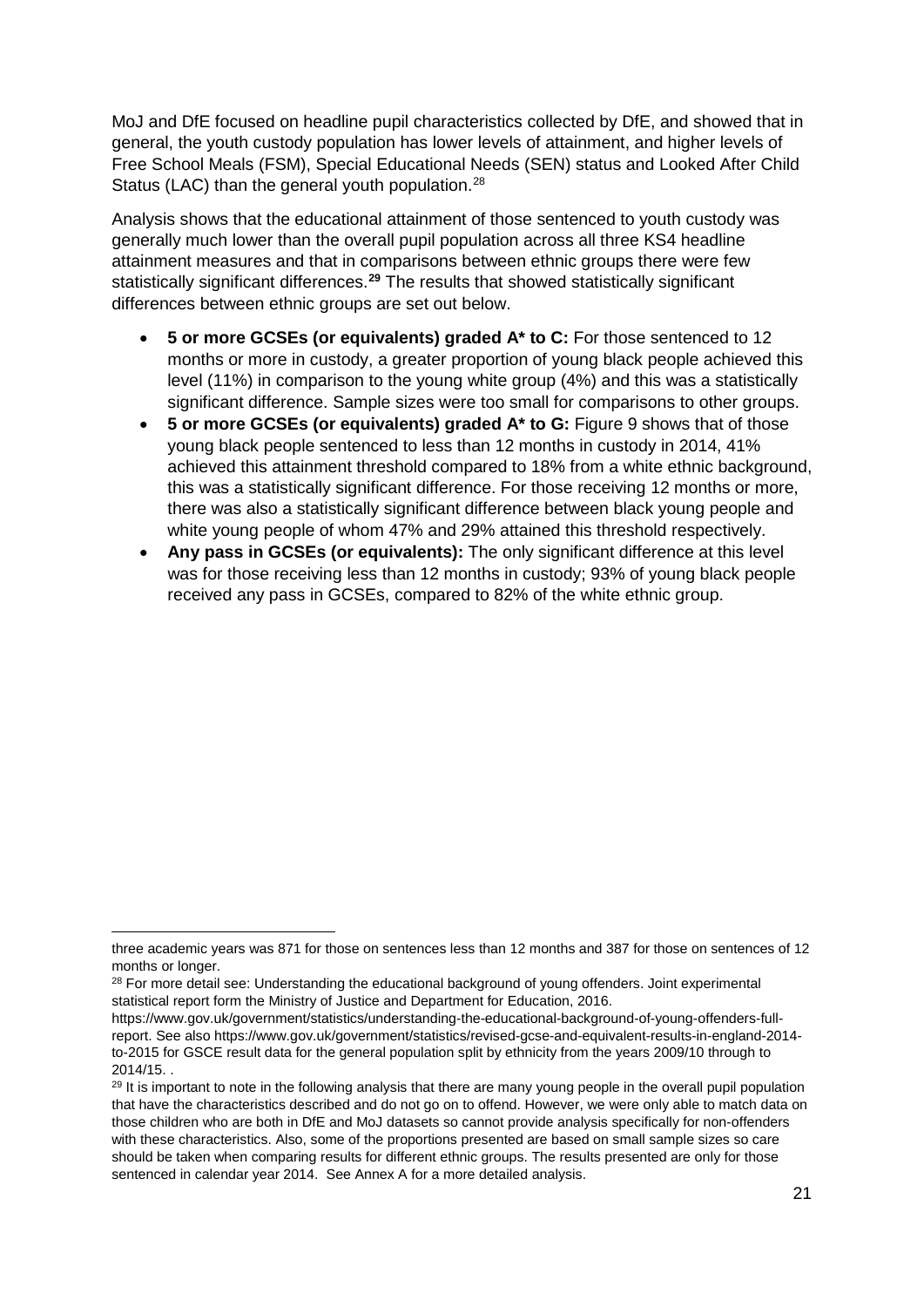### *Figure 9: Proportion of those in the matched cohort that were sentenced to custody in 2014 and achieved '5 or more GCSEs (or equivalents) graded A\* to G' by ethnicity and sentence length[30](#page-21-0)*



Source: Ministry of Justice/ Department for Education Linked Data Set: 2014

Analysis of the 2014 matched offender cohort also shows that in comparisons between ethnic groups there were few statistically significant differences in the headline pupil characteristics collected in the DfE data.

- **Free School Meals (FSM):** For those sentenced to less than 12 months in custody, there was a statistically significant difference between young black people (41%) known to be eligible for FSM and young 'Asian and other' people (72%), but not in comparison to white young people (41%). [31](#page-21-1) There were no statistically significant differences between young black people and the other ethnic groups for those sentenced to 12 months or longer.
- **Special Educational Needs (SEN):** For those with SEN without a statement<sup>[32](#page-21-2)</sup> there were no statistically significant differences between the young black group and other groups. Figure 10 shows that, for those with a statement, 13% of black young people sentenced to less than 12 months had a statement in comparison to 33% of white young people and 37% of those of mixed ethnicity, both statistically significant differences.
- **Looked After Child (LAC):** Of those that were recorded as LAC, there were no statistically significant differences between the young black group in comparison to other ethnic groups at any custodial sentence length (see Figure 11).<sup>[33](#page-21-3)</sup>

**<sup>.</sup>** <sup>30</sup> Only two sentence length categories have been used for analysis of the MoJ-DfE data due to small volumes

<span id="page-21-1"></span><span id="page-21-0"></span>when the data are broken down.<br><sup>31</sup> There was also a statistically significant difference between the black and mixed ethnic group (61%).<br><sup>32</sup> A SEN statement is a document which sets out a child's SEN and any additional h

<span id="page-21-3"></span><span id="page-21-2"></span>receive. Having a SEN statement may indicate a higher level of need.<br><sup>33</sup> It is important to note that by using this measure, the analysis takes no account of how long the children were in care and does not count the young offenders who were LAC during 2014 (or previously) but were looked after specifically on 31st March 2014.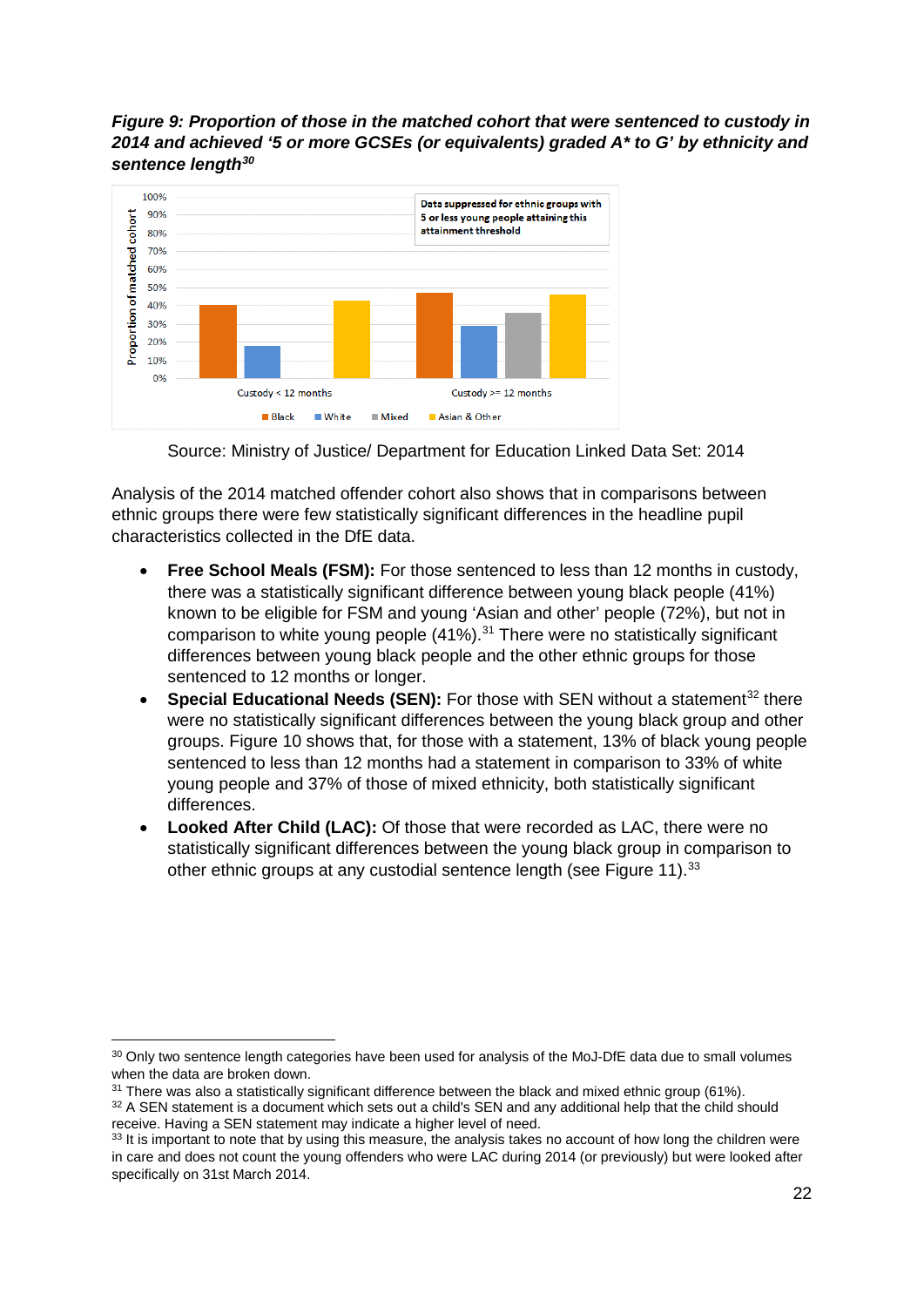## *Figure 10: Proportion of those in the 2014 matched offender cohort with Special Educational Needs, by ethnicity and sentence length*



Source: Ministry of Justice/ Department for Education Linked Data Set: 2014

## **Figure 11: Proportion of 16 and 17 year olds sentenced to custody in the 2014 matched offender cohort that were looked after children on the 31st March 2014**



Source: Ministry of Justice/ Department for Education Linked Data Set: 2014

From the matched cohort, it is also possible to look at the proportion of those sentenced to custody in 2014 that have a history of being persistently absent from school or have a previous record of being permanently excluded from school. A young offender has been classified as being persistently absent from school when they have taken absences (both unauthorised and authorised) during the school year that account for more than 10% of the total number of school sessions available.

- **Persistent absence:** There were some statistically significant differences between young black people and other ethnic groups. For example, 92% of young white people sentenced to 12 months or longer in custody had a previous record of persistent absence compared to 83% of young black people given this sentence.
- **Permanent exclusion:** There were no statistically significant differences between the young black group and other ethnic groups for the proportion of the cohort with a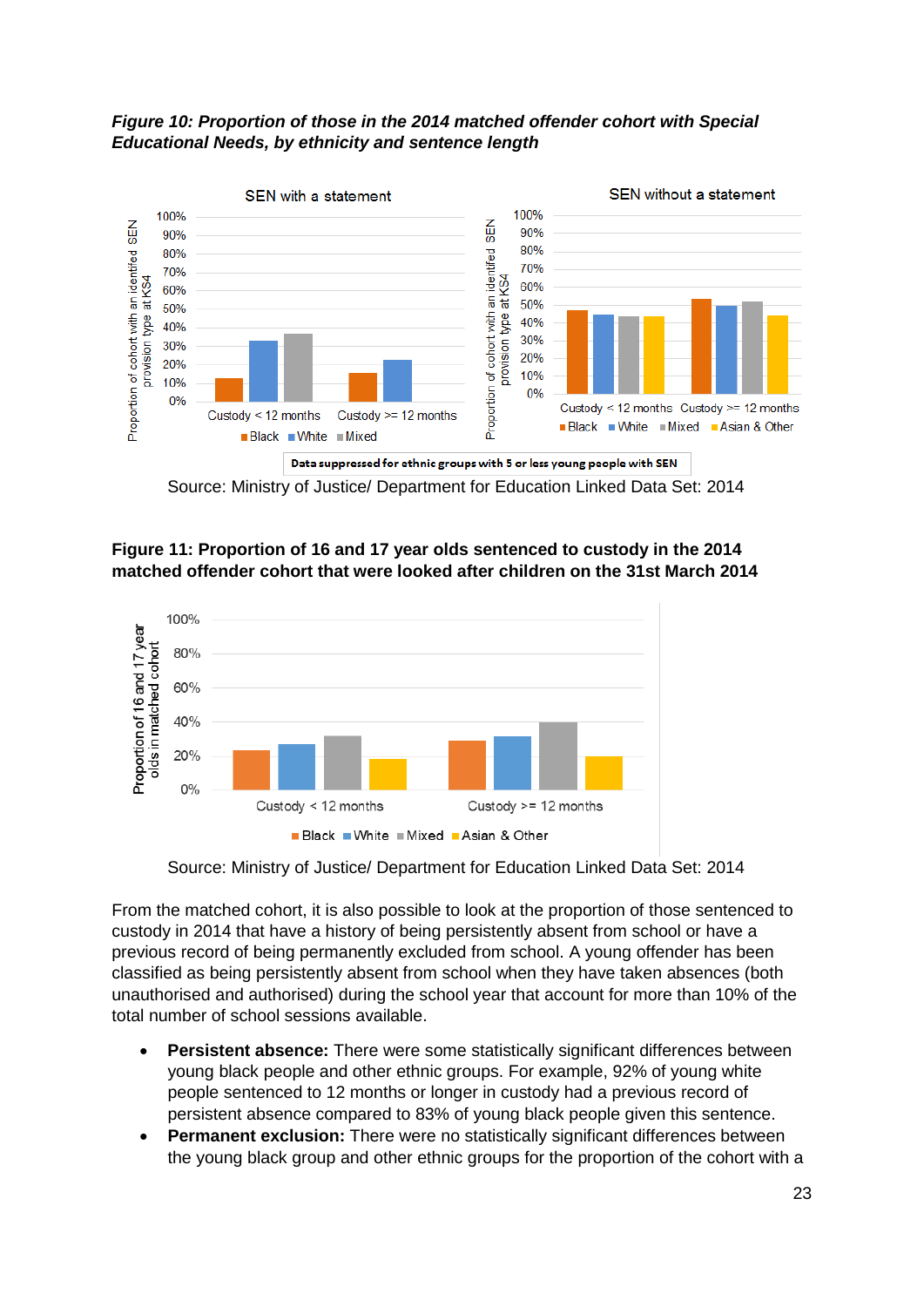permanent exclusion prior to their 2014 sentence date. For both custodial sentence length categories, young black people had the highest level of permanent exclusions when compared to other ethnic groups.

## <span id="page-23-0"></span>**7. Remand**

- Along with youth custody volumes, remand volumes for 10-17 year olds have also been falling; from an average of 620 in 2005/06 to 211 in 2015/16 (a 66% decrease).
- The proportion of young people remanded in custody that are black has consistently been higher than 20% with a step-increase seen between 2011/12 and 2012/13 from 22% to 29%.
- The number of young black people remanded to custody in the magistrates' court in 2016 for indictable and triable-either-way offences is equivalent to approximately 5% of the total number of young black people at the magistrates' court for the same offence types. This compares to around 4% for young white people; a statistically significant difference.
- In the Crown court in 2016, the equivalent proportions were 49% for young black people and 26% for young white people; a statistically significant difference.
- Similar rates of young black people on remand to custody are acquitted or receive a non-custodial sentence when compared to white and mixed ethnic groups.

Another aspect of the court process that could have an impact on custody rates is in the decision about whether a young person should be remanded to custody or not. If a disproportionate number of young black people are remanded to custody, or spend a longer time on remand to custody than other ethnic groups, this may be a contributing factor in the overall proportion of young black people in custody.





Source: Youth Justice Statistics, YJB/ MoJ, 2015-16.

Along with youth custody volumes, remand volumes have also been falling; from an average of 620 in 2005/06 to 211 in 2015/16 (a 66% decrease). Figure 12 shows that the proportion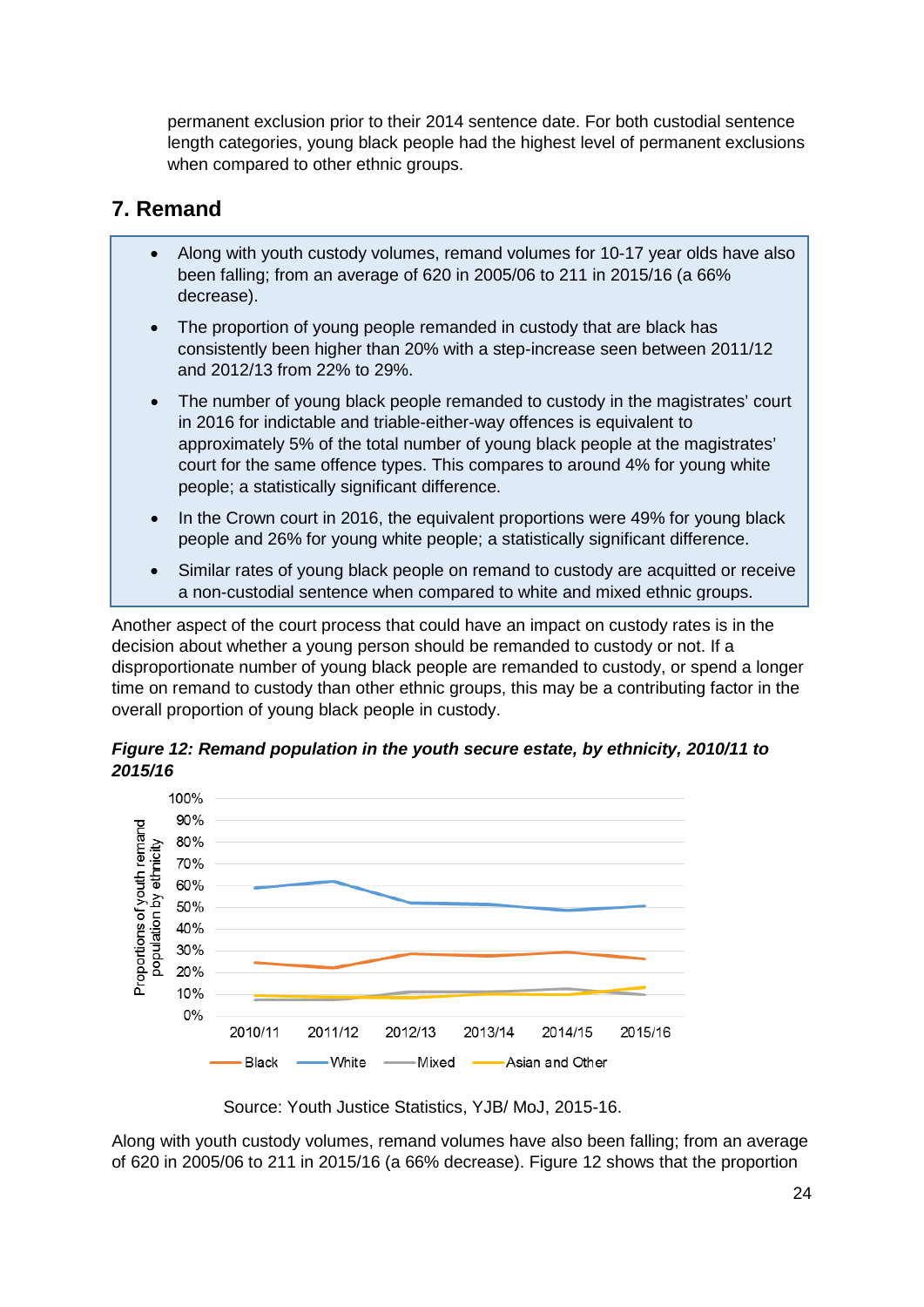of the black youth remand population in custody has been consistently higher than 20% with a step-increase seen between 2011/12 and 2012/13 from 22% to 29%. This coincides with a step-increase seen in these years in the overall proportion of young black people in custody (see figure 1). Then in 2015/16, the proportion of the youth remand population who are black has returned to the levels seen in 2010/11 at around 26%.<sup>[34](#page-24-0)</sup>

However, a high proportion of young black people remanded to custody does not necessarily mean that they are being treated differently in court. To identify potential differences between ethnic groups, a better measure is to look at the number of young people remanded to custody as a proportion of the number of young people being tried at the magistrates' and Crown court within each ethnic group. Lack of data on ethnicity for those being tried for summary offences means that the comparison can only be made for indictable or triable either way offences but these offence type categories are typically, more likely to result in a remand to custody due to the severity of the offences.

Based on this approach, 2016 data shows that the number of young black people remanded to custody in the magistrates' court for indictable and triable-either-way offences is equivalent to approximately 5% of the total number of young black people at the magistrates' court for the same offence types. This compares to around 4% for young white people, with the difference between these two proportions shown to be statistically significant. In the Crown court in 2016, the equivalent proportions were 49% for young black people and 26% for young white people with the difference between these proportions also statistically significant. This indicates that there is some difference in the rate at which young black people are remanded to custody compared to young white people. However this does not take into account the offence type or any other aggravating factors which are not explored in this paper.

In terms of outcomes following the period on remand, in 2015/16 there were no significant differences between the proportion of young black people who were acquitted or given a non-custodial sentence when compared to the white and mixed ethnic groups (see Figure 13). In other words, the higher proportion of young black people remanded did not lead to differences in final court outcomes with very little difference between young black, white and mixed people.

 $\overline{a}$ 

<span id="page-24-0"></span><sup>&</sup>lt;sup>34</sup> It is interesting to note that the increase in the proportion of young black people remanded after 2011/12 and the decrease in the proportion of young white people remanded at that time coincides with the introduction of the Legal Aid, Sentencing and Punishment of Offenders (LASPO) Act 2012. This prescribed that from December 2012 offenders aged 12 to 17 years could no longer be remanded securely without a real prospect of a custodial sentence if convicted or they have committed certain specified offences.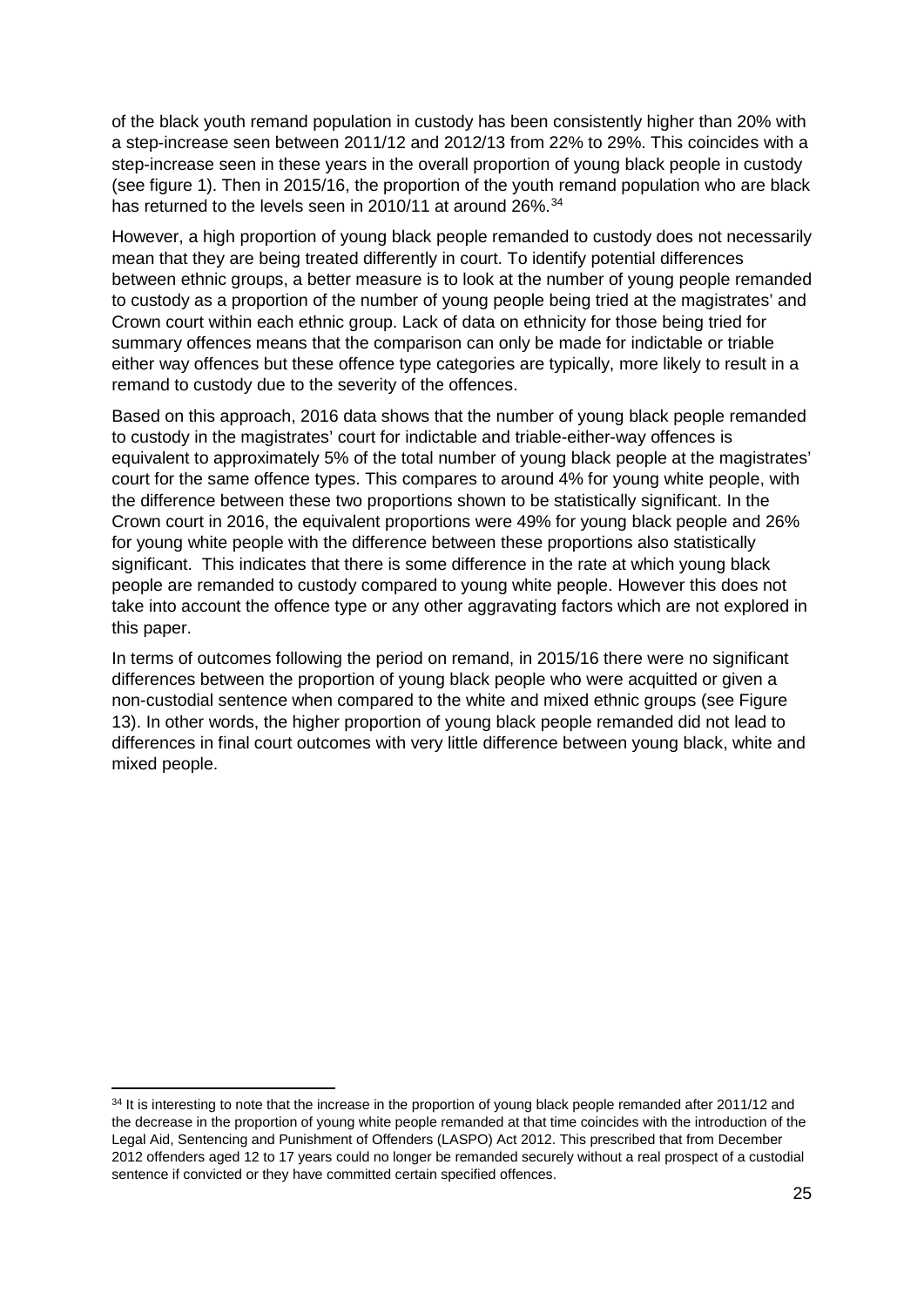*Figure 13: Court case outcomes for those young people remanded to custody by ethnic group, 2015/16*



Source: Youth Justice Statistics, YJB/ MoJ, 2015-16.

## <span id="page-25-0"></span>**8. Proven reoffending and return to custody**

- Of those released from custody in 2014, 23% of young black people were proven to have re-offended resulting in a return to custody within 12 months compared to 35% for young white people. Over the first 6 months after release, the equivalent figures were 15% for young black people and 21% for young white people. The differences between the rates are statistically significant at 6 and 12 months.
- The 'return to custody' reoffending rates for young black people have been consistently lower than for young white people for those released from custody between 2010 and 2013, with the differences also statistically significant.

A further possible explanation for the high proportion of young black people in custody could be that there is a large group of young black people that repeatedly re-offend resulting in regular periods in youth custody. Based on the MoJ standard way of measuring proven reoffending, published statistics for the October 2014 to September 2015 cohort shows that 47% of young black people re-offended within 12 months; higher than any other ethnic group (38% for the white group and 34% for the 'Asian and other' group). However, it is important to note that proven re-offending counts any type of disposal, including cautions and not just those that return to custody.

To assess if the proven reoffending of those returning to custody is contributing to the high proportion of young black people in youth custody, this section uses a slightly different reoffending definition. It assesses the proportion of young offenders that reoffend and return to custody within 6 and 12 months after leaving custody. Figure 14 compares this measure for young black, white and 'Asian and other' ethnic groups.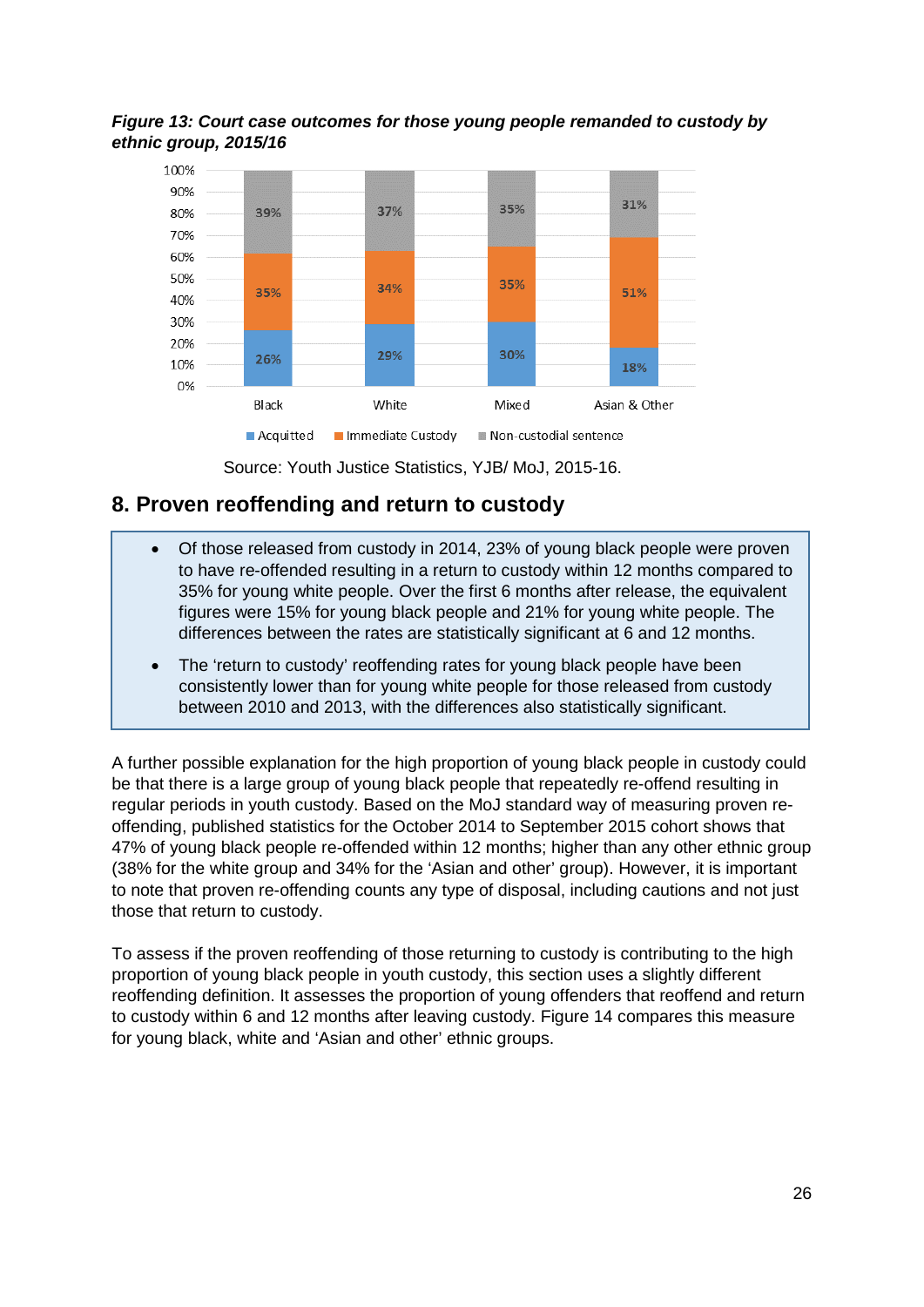#### *Figure 14: Proportion of young offenders released from custody who then return to custody within 6 months and 12 month, by ethnic group, 2010 to 2014*



Source: Ministry of Justice, Police National Computer Management Information System, 2010-2014

Figure 14 shows that in 2014, the proportion of young black people who leave custody and then go on to commit a proven re-offence that results in their return to custody is 15% over the first six months after release and 23% over the first 12 months after release. Both of these rates are lower than for the white ethnic group with the difference statistically significant.

In fact, the return to custody reoffending rate has been lower for young black people than young white people for all reoffending cohorts between 2010 and 2014 with the differences in proportions statistically significant in all cases. The rate for the 'Asian and other' group has been consistently lower than the black and white ethnic groups between 2010 and 2014.

Generally, when compared to young white people, the figures do not show a higher rate of return to custody within 6 and 12 months amongst young black people. This suggests that this factor is unlikely to be a key driver in explaining the high proportion of young black people in custody.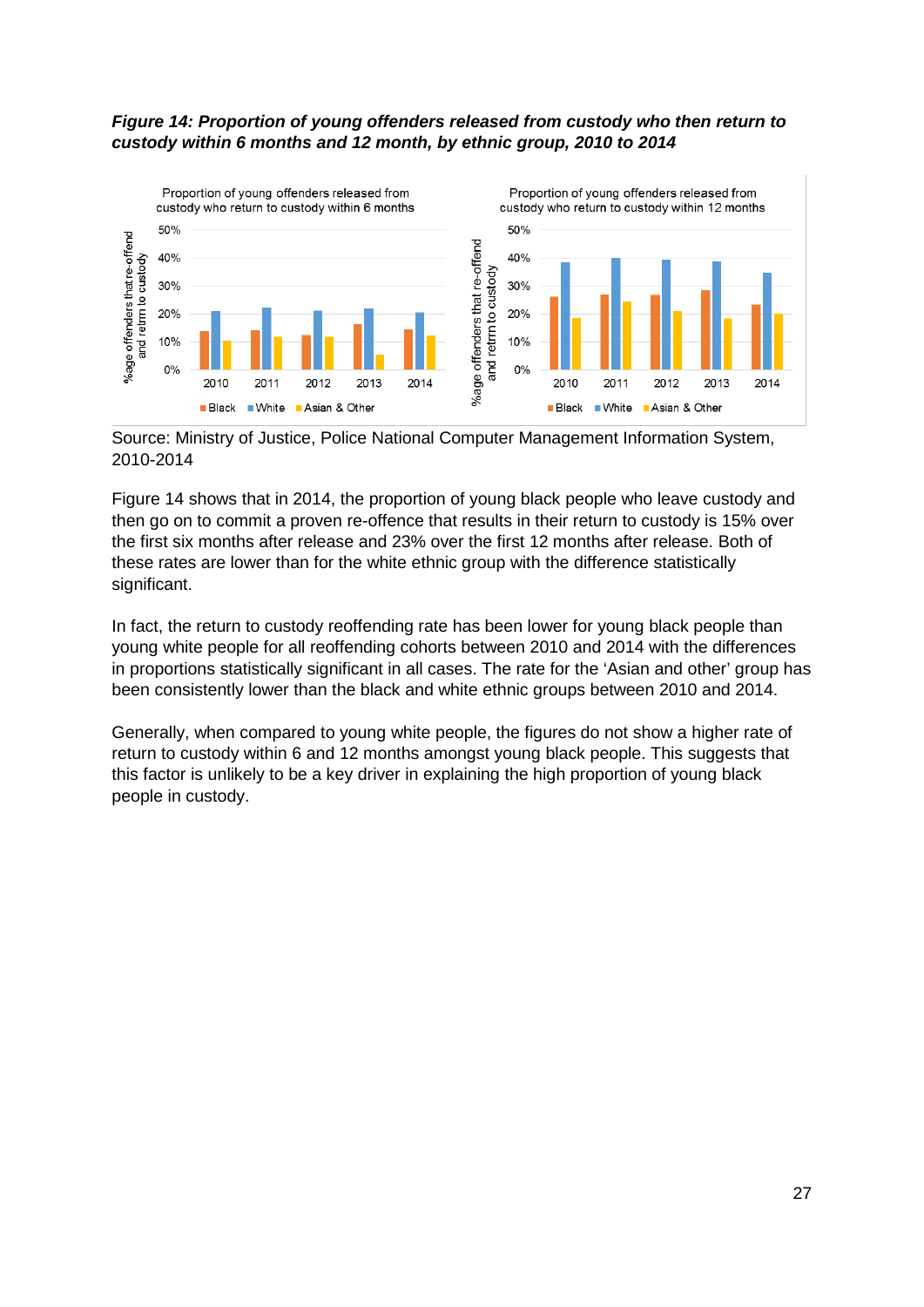# <span id="page-27-0"></span>**Conclusion**

**.** 

This report has identified a number of factors that may contribute to the high proportion of young black people in custody, however, it is important to note that this is a descriptive analysis of public data and there are limitations to the conclusions that can be drawn (see Caveats and limitations). In particular, statistical analysis to estimate the interaction and strength of the relationship between a number of variables and control for offender characteristics (such as age, educational attainment or criminal gang affiliation) was outside the scope of this initial exploratory analysis. Therefore, it is not possible to determine what proportion of any differences identified in this report are directly attributable to ethnicity.

Overall the number of young people held in custody has reduced substantially between the peak in 2007/08 and 2015/16, and falls have been seen across all ethnic groups. This report has shown that BAME group volumes have been falling at a slower rate, however, than the white group, and therefore their share of the custodial population has increased over the past ten years.

Approximately 9 in every 10,000 young black people in the general population were in youth custody in 2015/16, the highest proportion of any ethnic group. This compares to 1 in every 10,000 for young people from white ethnic backgrounds, 4 in 10,000 mixed ethnic young people and 2 in 10,000 'Asian and other' young people; all statistically significant differences.

The analysis in this report indicates that the high proportion of young black people in custody is likely to be driven by a number of factors such as arrest rates, custodial sentencing at the magistrates' court, and the fact that they have spent longer in the custodial estate on average than other groups in the past five years.

There were some differences in the background characteristics of young black people in comparison to other ethnic groups, which may possibly have had some influence in sentencing decisions. For example they were more likely to be identified with 'gang concerns' and be considered a 'risk to others' on entry to custody than any other ethnic group between April 2014 and March 2016. In general, however, there were few statistically significant differences between ethnic groups in terms of educational attainment and factors such as looked after child status (LAC), free school meals (FSM), special educational needs (SEN), persistent absence and permanent exclusion. These factors provide some insight into the nature of young peoples' background and there is a body of research literature, which suggests that some of these characteristics can be linked to young person's offending behaviour.[35](#page-27-1)

Given the results set out in this report, the drivers of the high proportion of young black people and indeed those from other ethnic backgrounds in custody warrants further consideration.

<span id="page-27-1"></span><sup>35</sup> See for example, Saving Young People from a Life of Crime: Early Risk Factors and Effective Interventions. David Farrington and Brandon Welsh, Oxford University Press, 2007.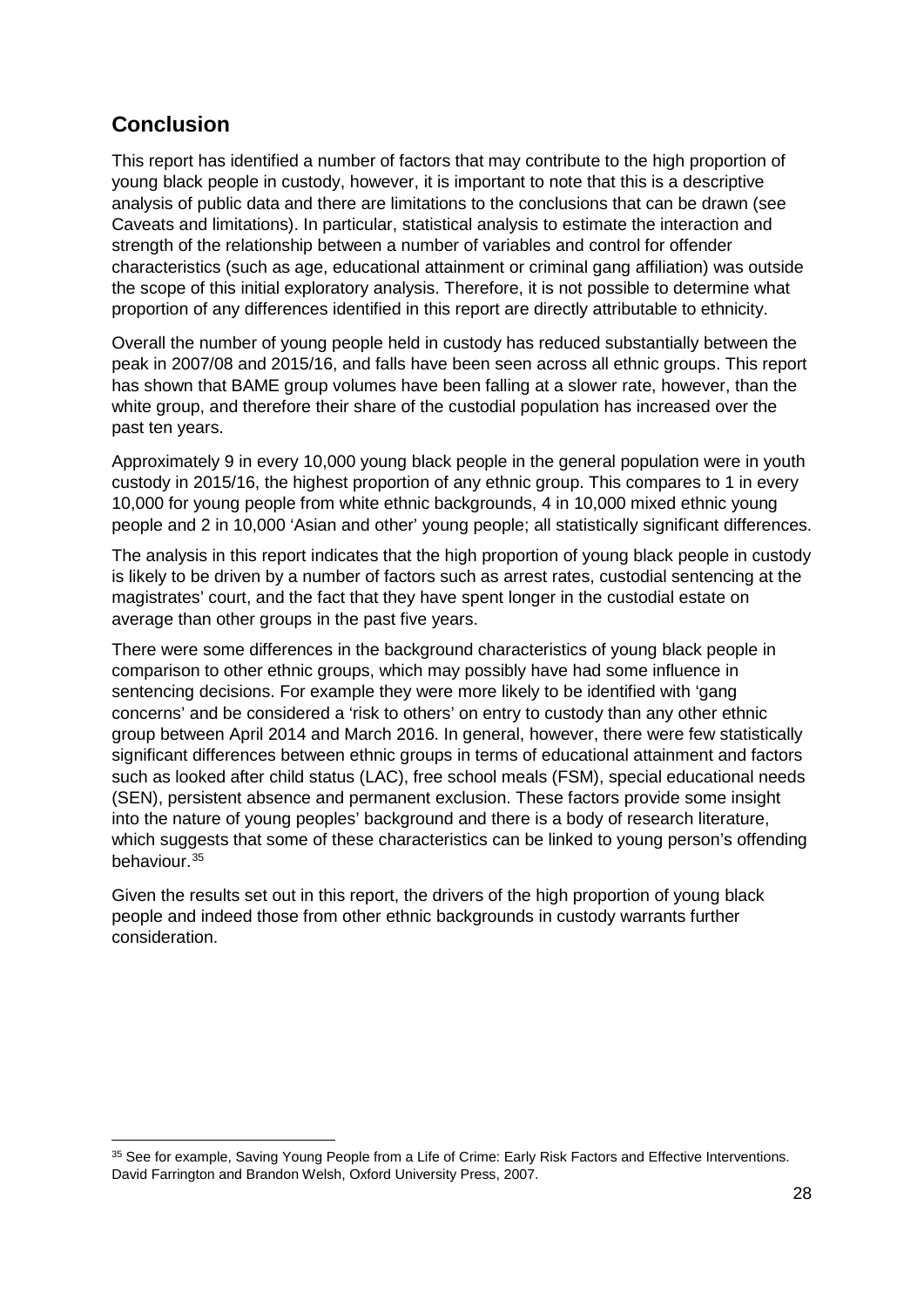# <span id="page-28-0"></span>**Annex A- Data sources**

**Table A: Data sources for each chapter. In some cases analysis has been performed on the underlying data behind the publications with the results presented in the supplementary tables for this publication.**

| <b>Section</b>                                                        | <b>Data Sources</b>                                                                                                                                                                                                                                                                                                                                                                                                                                                                                                                                                                                                                                                                                      |
|-----------------------------------------------------------------------|----------------------------------------------------------------------------------------------------------------------------------------------------------------------------------------------------------------------------------------------------------------------------------------------------------------------------------------------------------------------------------------------------------------------------------------------------------------------------------------------------------------------------------------------------------------------------------------------------------------------------------------------------------------------------------------------------------|
| 1: Number and proportion of<br>young black people in youth<br>custody | Monthly Custody Statistics, Ministry of Justice and<br>$\bullet$<br>Youth Justice Board for England and Wales,<br>2005/06 to 2016/17, as at end of March 2017<br>https://www.gov.uk/government/statistics/youth-<br>custody-data<br>Sentencing Data Tool: Criminal Justice Statistics<br>Quarterly, Ministry of Justice, 2005 to 2015,<br>https://www.gov.uk/government/statistics/criminal-<br>justice-system-statistics-quarterly-december-2016<br>Census data, DC2101EW - Ethnic group by sex<br>by age, ONS, 2011.<br>Youth Justice Statistics, Youth Justice Board,<br>Ministry of Justice, 2012/13- 2015/16,<br>https://www.gov.uk/government/statistics/youth-<br>justice-statistics-2015-to-2016 |
| 2. Number of young black people<br>sentenced to custody               | Sentencing Data Tool: Criminal Justice Statistics<br>$\bullet$<br>Quarterly, Ministry of Justice, 2005 to 2016,<br>https://www.gov.uk/government/statistics/criminal-<br>justice-system-statistics-quarterly-december-2016                                                                                                                                                                                                                                                                                                                                                                                                                                                                               |
| 3. Time spent in custody and<br>custodial sentence lengths            | Sentencing data tool. Criminal Justice Statistics<br>$\bullet$<br>Quarterly, Ministry of Justice, 2005 to 2016,<br>https://www.gov.uk/government/statistics/criminal-<br>justice-system-statistics-quarterly-december-2016<br>Youth Justice Statistics, Youth Justice Board,<br>Ministry of Justice, 2012/13- 2015/16,<br>https://www.gov.uk/government/statistics/youth-<br>justice-statistics-2015-to-2016                                                                                                                                                                                                                                                                                             |
| 4. Proven offence type                                                | Youth Justice Statistics, YJB/ MoJ 2015/16.<br>$\bullet$<br>https://www.gov.uk/government/statistics/youth-<br>justice-statistics-2015-to-2016<br>Sentencing data tool. Criminal Justice Statistics<br>$\bullet$<br>Quarterly, Ministry of Justice, 2005 to 2016,<br>https://www.gov.uk/government/statistics/criminal-<br>justice-system-statistics-quarterly-december-2016                                                                                                                                                                                                                                                                                                                             |
| 5. Criminal histories of young<br>black people in custody             | Criminal Justice Statistics Quarterly, Ministry of<br>$\bullet$<br>Justice, 2005 to 2016,<br>https://www.gov.uk/government/statistics/criminal-<br>justice-system-statistics-quarterly-december-2016                                                                                                                                                                                                                                                                                                                                                                                                                                                                                                     |
| 6. Background characteristics of<br>young black people in custody     | Youth Justice Statistics, Youth Justice Board,<br>$\bullet$<br>Ministry of Justice, 2012/13- 2015/16,                                                                                                                                                                                                                                                                                                                                                                                                                                                                                                                                                                                                    |